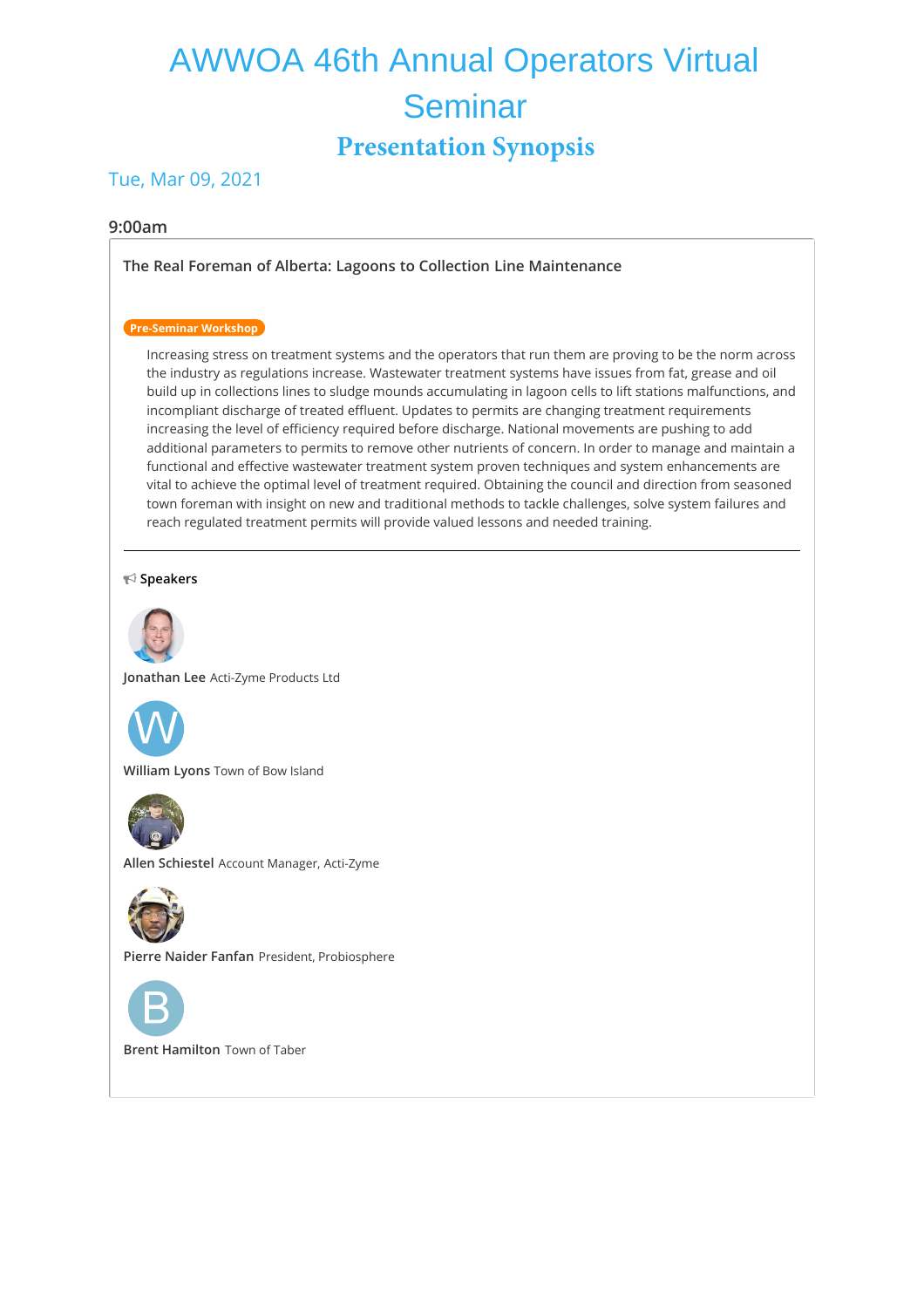# **12:30pm**

# **[Optimization as a Key Component of Capital Planning](https://whova.com/embedded/session/annua8_202012/1421595/)** 12:30pm - 1:10pm, Mar 10

Water Treatment Session

# **Water Treatment Track**

Owners of potable water treatment infrastructure often find themselves in the position of having to meet rising potable water demands, while at the same time dealing with capital funding constraints. One way to approach this issue is through optimization of existing assets. Existing treatment processes can often be made to 'sweat' and produce more potable water by pushing them harder; this can mean operating filters and pre-treatment processes at higher loadings or assessing disinfection processes like UV or chemical disinfection for unused capacity, with only minor capital upgrades. The core of this approach is a stress testing program completed under controlled conditions, to prove out the processes and reveal unforeseen issues with ancillary systems and hydraulics.

This presentation includes a case study of an optimization program completed by the Town of Okotoks. The Town completed a Water Treatment Plant (WTP) upgrade in 2013 that incorporated ballasted flocculation (Actiflo®) into the treatment scheme and added an additional dual-media filtration train. In early 2020, the Town embarked on an Optimization Study as a potential means of increasing plant capacity while deferring capital investment. The study had the following objectives:

• Investigate opportunities for optimization of the existing plant, for increasing production efficiency and reducing energy consumption.

• Highlight any potential minor modifications to the existing system that could improve overall treatment reliability.

The optimization team reviewed historical raw water quality and process performance data and determined current baseline treatment capacities. The team then completed a desktop assessment to identify potential gains in capacity through optimization. Finally, full-scale stress testing was completed to verify the process capacity and identify any issues with ancillary systems. A desktop hydraulic review was completed prior to full-scale stress test to verify that higher hydraulic profile could be accommodated within existing tankage.

#### **Speakers**

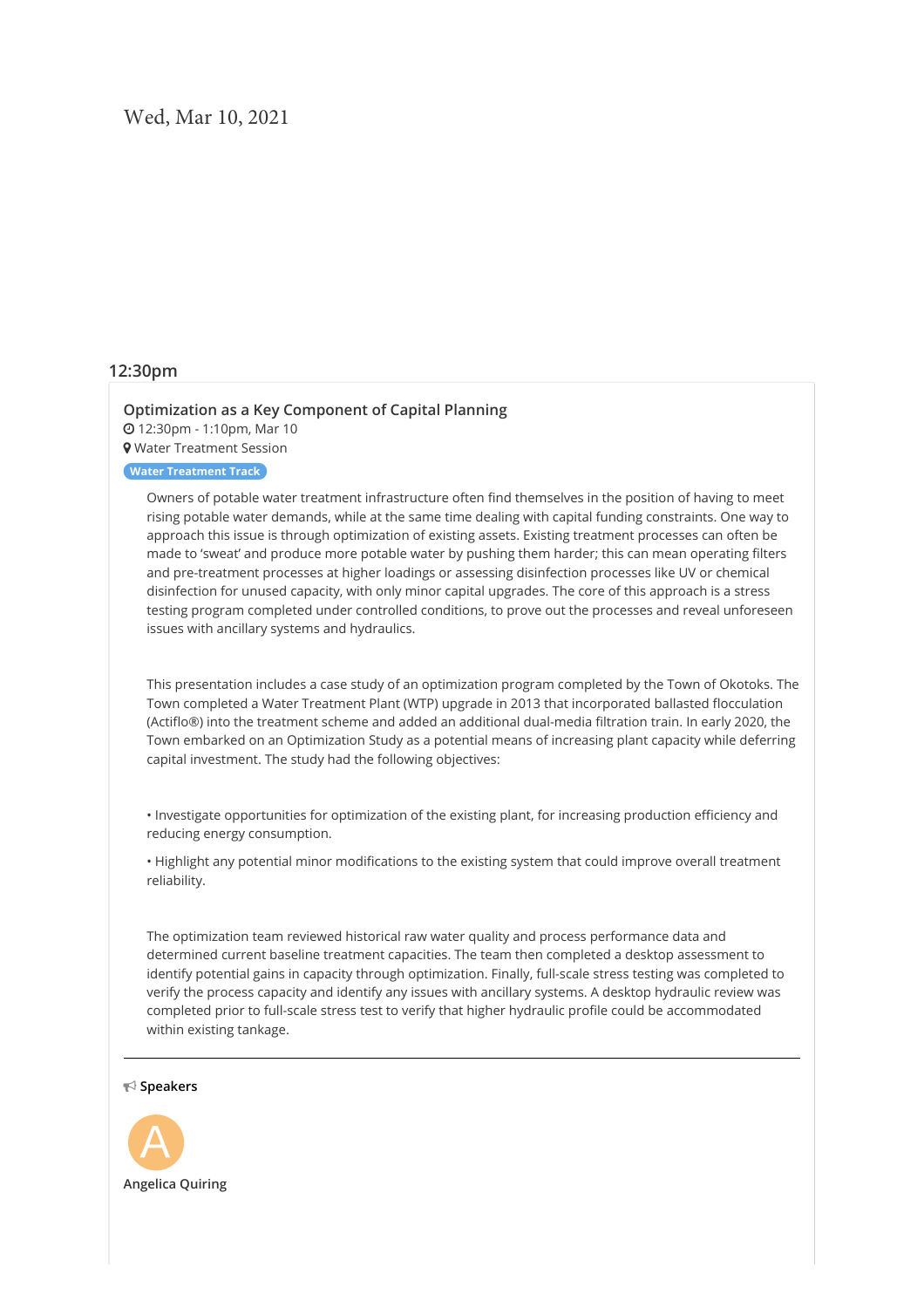

# **[Grit Happens - You Don't Know What You Are Missing](https://whova.com/embedded/session/annua8_202012/1421599/)**

12:30pm - 1:10pm, Mar 10

**9** Wastewater Treatment Session

## **Wastewater Treatment Track**

Description of Presentation: Expectations for grit system performance can often be limited. Operator dissatisfaction with grit removal systems is all too common. Conventional guidelines target removal of relatively coarse grit larger than 212 micron. In fact, many wastewater treatment plants find over 50% of their influent grit is smaller than 212 micron. In addition to targeting coarse particles, many designs do not account for slow settling grit which are impacted by irregular shape and lower specific gravity. This can lead to capture efficiencies far less than 50%. Wastewater grit is comprised of silica sand as well as various other materials that do not have a specific gravity of 2.65. Further, grit particles are not all perfect spheres and finally, grit is exposed to fats, oils, greases, and soaps in the collection system which coats the grit and changes its settling velocity. Grit systems can achieve removal efficiencies over 90% when designed with an accurate understanding of the nature and characteristics of the grit arriving at the treatment plant and how this grit actually behaves in wastewater. Advancements in grit management technology now allow 95% capture of grit ≥ 75 micron while producing a clean, dry output product.

#### **Speaker**



**Patrick Herrick** Regional Sales Manager, Hydro International

**[Watermain Breaks and Repairs - Standards, Choices, Installations and Improvisations](https://whova.com/embedded/session/annua8_202012/1421603/)** 12:30pm - 1:10pm, Mar 10

**9** D&C Sessions

### **Distribution & Collection Track**

Alberta Waterworks Infrastructure has used a wide range of pipe materials in its history, and this has led to both new and aging watermains that come across differing requirements for repair. In order to properly address Operator and municipal needs, a wide range of repair products have become available depending on the situation at hand. This presentation will cover several components in terms of watermain breaks and repairs:

1. Review of AWWA C230 for repair Clamps and AWWA C219 for repair couplings and where they apply to operator needs

2. A study on the different types of breaks that can occur in watermains and what they will look like to operators

3. The types of repair materials available and the process that operators will undertake in order to select them

4. Best practices on installations for both repair couplings and repair clamps

5. Improvisations when encountering larger OD pipe breaks and the repair methods available

This presentation is designed with both new and experienced operators in mind. Highlighting the correct installation procedures for operators as well as showcasing innovations and technology that will add to operators knowledge base and capabilities.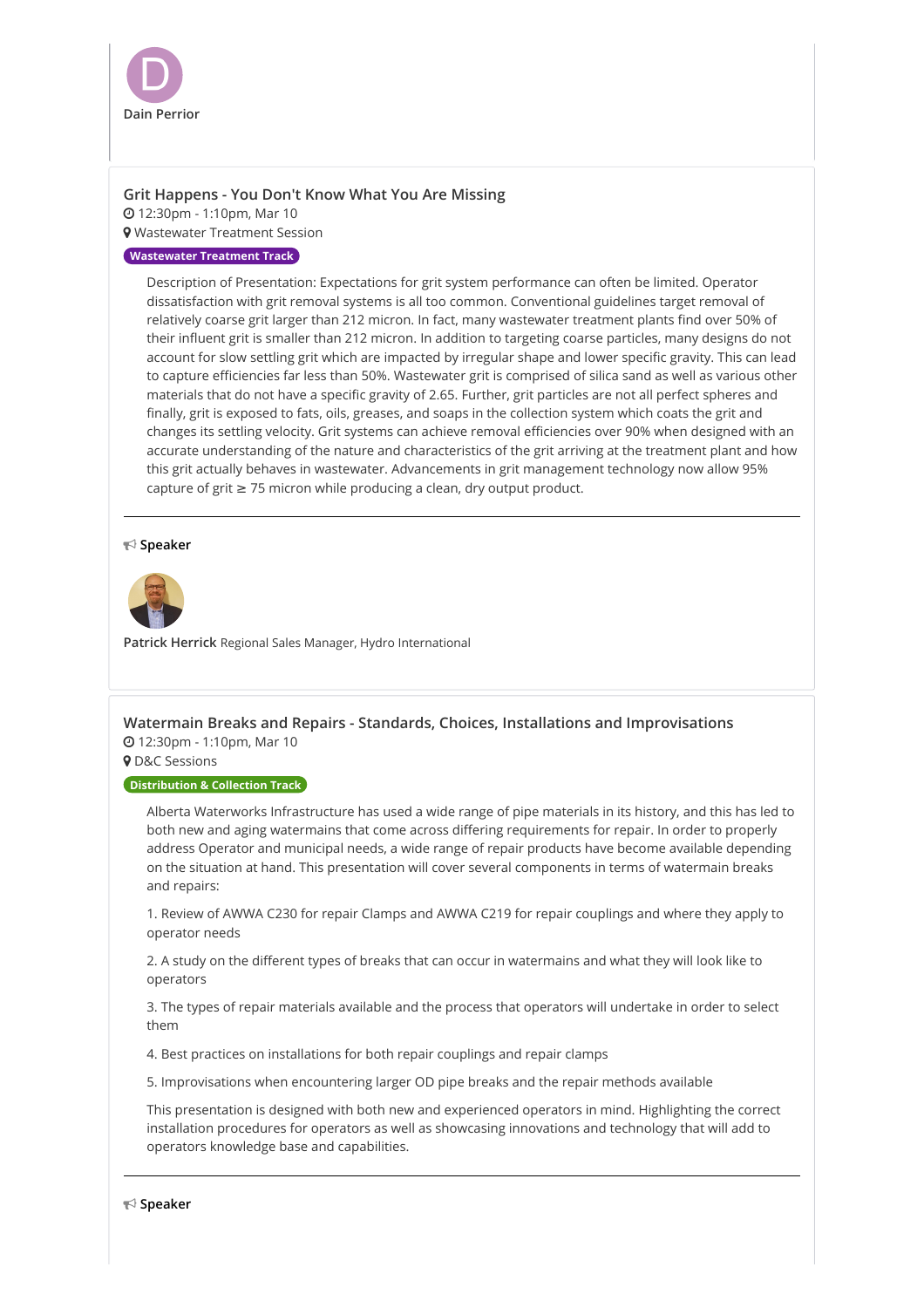

**Derek Traquair** Utility Supply (West) Corp.

# **[Stormwater Knows No Boundaries](https://whova.com/embedded/session/annua8_202012/1421607/)**

 12:30pm - 1:10pm, Mar 10 **9** Hot Topics Sessions

### **Hot Topics Track**

Many urban areas within Alberta are influenced by stormwater runoff from adjacent municipalities. The influence of creeks, upland areas and adjacent development or developing areas can impact the performance of the drainage systems. If not considered, these areas can result in flood impacts for existing or new communities into the future. The best results occur when municipalities work together to develop coordinated solutions. This paper provides examples where the Alberta Community Partnership grant was used to resolve stormwater issues at the local and regional level, including:

- What are the types of data and analysis used to identify, evaluate, and resolve flooding?
- Examples of why and how a collaborative approach can be successful in developing regional solutions.

• An overview the current best management practice and recently developed CSA standards, and how they can assist municipalities in dealing with stormwater issues, now and into the future.

#### **Speaker**



**David Seeliger**

# **1:15pm**

**[Challenging Raw Water Study - High TOC/DOC/Algae, Take UVT from 35% to 89%](https://whova.com/embedded/session/annua8_202012/1421596/)** 1:15pm - 1:55pm, Mar 10 Water Treatment Session

### **Water Treatment Track**

There's no question 2020 has been a challenge in many ways, and that was no different with what Alberta operators experienced around the province and their raw water quality challenges. 2020 proved to be an extremely challenging Algae season for many raw water reservoirs and lakes around the province, with TOC/DOC increasing in the raw water and the high risk of THM/DBP's associated with this challenge.

In the summer of 2020, Klearwater Equipment & Technologies, in conjunction with Lawrence Michetti of TSAG, were able to assist the Loon River First Nation overcome many of these challenges with Algae growth and general raw water quality in the region. Through a combination of jar testing and in plant trials, we were able to implement a complete overhaul of the chemical treatment program in the plant, yielding the highest treated UVT% ever produced by Loon River, and lowering the risk of THM formation during chlorination.

An ionized cupric copper based algaecide was used in the raw water holding ponds, eliminating a substantial algae bloom and increasing raw water TOC/DOC. Then, with an adjustment to the coagulant chemistry, and the addition of an organic coagulant aid, the treatment process was optimized to produce the highest quality water to date.

In this presentation we will review the specific challenges, and what was done to overcome each target parameter. Using a series of pictures of the algae treatment plan, jar tests, clarifier optimization and more, we will go through the process of taking challenging source water, and overcoming the challenge with the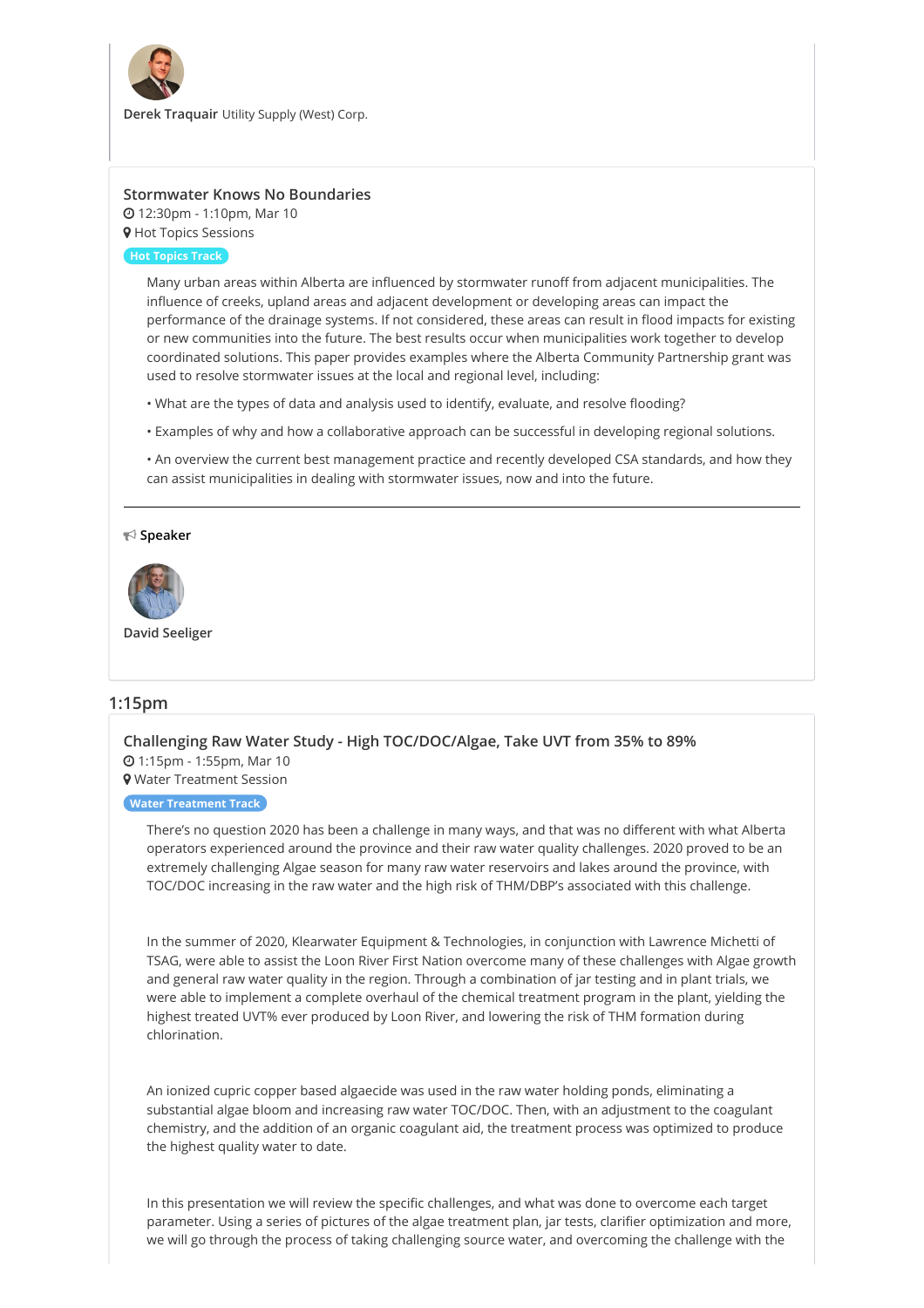right approach.

#### **Speakers**



**Doug Riddell** Klearwater Equipment & Technologies



**Lawrence Michetti** Water and Waste water trouble shooter, TSAG

# **The Importance of Operations Input - Design, Construction, and [Commissioning](https://whova.com/embedded/session/annua8_202012/1421600/) Bonnybrook's WWTP Biosolids Dewatering Facility**

1:15pm - 1:55pm, Mar 10

**9** Wastewater Treatment Session

#### **Wastewater Treatment Track**

The biosolids dewatering facility (Dewatering Building) at The City of Calgary's (The City's) Bonnybrook WWTP provides the City with a year round biosolids dewatering solution that supports The City's strategy to provide diversified beneficial use programs for biosolids produced by The City's WWTP. The Dewatering Building produces up to 20,000 dry tonnes of dewatered biosolids annually, which are then either land applied or used as a feedstock by The City's composting facility.

This presentation will focus on the collaborative approach that was implemented during design, construction, and commissioning of the Dewatering Building by The City, Jacobs, and the construction contractor. The City's operations group was an integral member of the project team and contributed greatly to a successful project that saw construction finish ahead of schedule and on budget with buy-in by all parties. The City's operations group provided detailed input into the Dewatering Building's detailed design, Process Control Narrative (PCNs), equipment training, and commissioning plans.

Although the project was a great success, there are lessons learned, related primarily to the design phase, that we will share with the audience.



**9** D&C Sessions

### **Distribution & Collection Track**

Conversion of a water distribution system from free chlorine to chloramines is more common in recent years as systems expand beyond traditional Municipal boundaries. In addition, the use of chloramines reduces the potential for formation of disinfection by-products.

The conversion of a system can be challenging unless there is an understanding of the chemistry and the chlorine curve, a good operations plan and skilled Operators to implement the changes.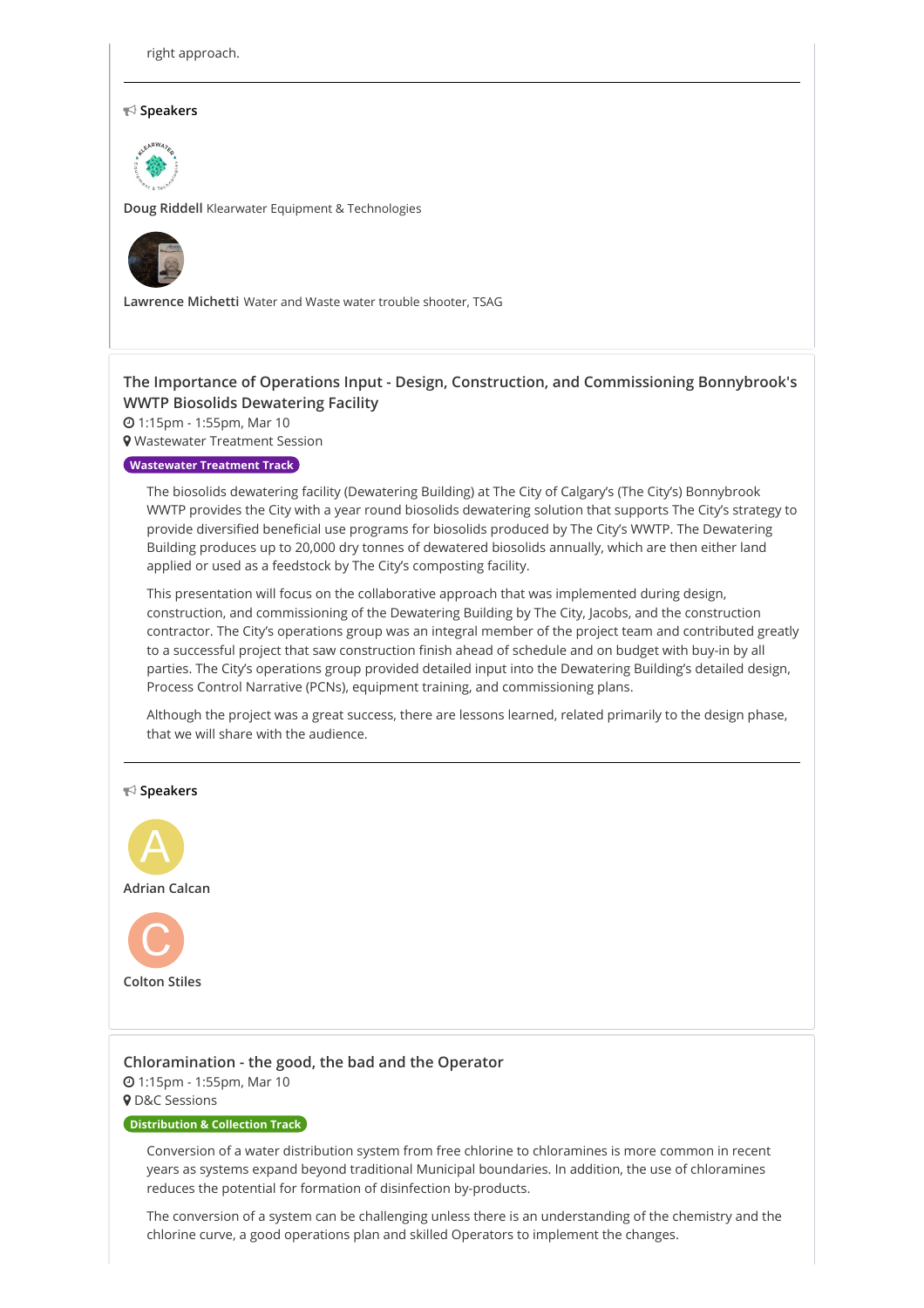In this paper we will cover:

- The chemistry behind chloramination
- A review of the chlorine curve.
- Why we have to think in ratios not necessarily dosage,
- The importance of monitoring ammonia levels.
- How to plan for the implementation of conversion from free chlorine to chloramines.
- Creating procedures for monitoring and control.
- Operational impacts
- Operational experiences from the field.

#### **Speakers**



**Grant Dixon** Associated Engineering





### **[Stormwater Management Facilities: Planning for Wet Ponds and Constructed Wetlands](https://whova.com/embedded/session/annua8_202012/1421608/)** 1:15pm - 1:55pm, Mar 10

**9** Hot Topics Sessions

#### **Hot Topics Track**

Stormwater management facilities gather rainfall and runoff to mitigate impacts to downstream infrastructure and the natural environment. Wet ponds are the most common end of pipe stormwater management facility. Constructed wetlands can also be used to manage stormwater in place of wet ponds or to retrofit existing facilities. Stormwater wet ponds and stormwater wetlands have several components to meet the goals of managing water quality and quantity. This presentation focuses on how the planning process has evolved, and keys to successful design and construction.

Wet pond and constructed wetland design require an understanding of site hydrology, catchment properties and goals or targets for water quality and water quantity. A key part of the design process includes calculating flows to select and size system components. One aspect of project planning that has evolved in various jurisdictions includes consideration to mitigate climate change risk by increasing capacity to handle more significant storm events.

Constructed wetlands have gained significant popularity as a tool for managing stormwater. Stormwater wetlands are an efficient practice for pollution removal. Design criteria have evolved for wetlands as well. The establishment of vegetation zones each supporting different plants with different treatment functions, options to dissipate energy, and outlet configuration are key components to name a few. An examination of design options and their pros and cons must be tied to project goals to meet target for managing water quality and quantity.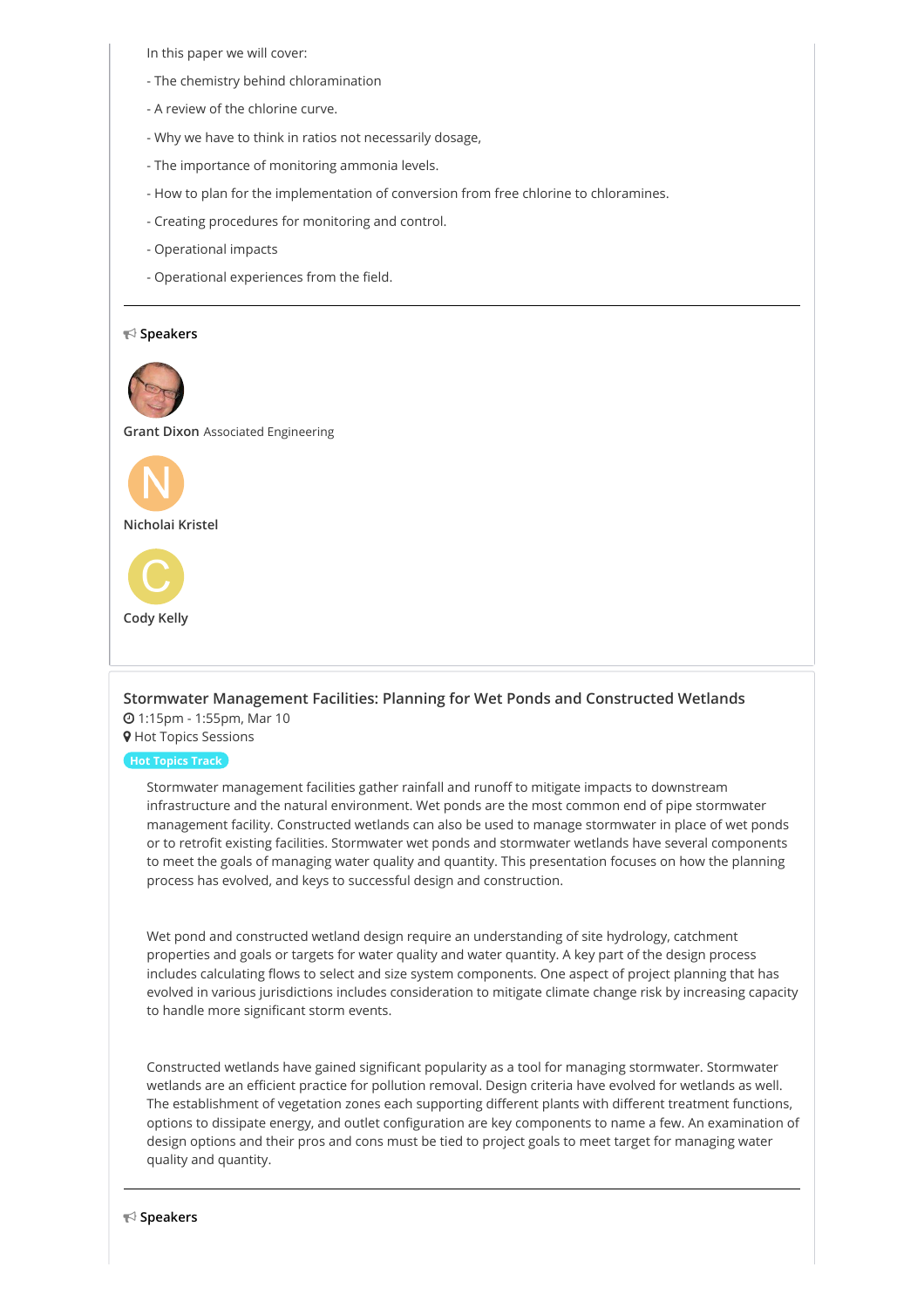

# **1:55pm**

**[Break Time](https://whova.com/embedded/session/annua8_202012/1421631/)** 1:55pm - 2:15pm, Mar 10 **9** Break

**Break**

# **2:15pm**

**[Municipal Water Fluoridation Chemistry - History and Innovation](https://whova.com/embedded/session/annua8_202012/1421597/)** 2:15pm - 2:55pm, Mar 10 Water Treatment Session

#### **Water Treatment Track**

For many years municipal water fluoridation has been a highly political topic. Unlike other water treatment methods and chemicals which are essential to the safety of our drinking water, Fluoridation is not required. More than 70% of our drinking water nationwide does however choose to fluoridate, taking advantage of dental health benefits which impacts all of us and specifically our children.

For a number of years, the most widely used chemistry for municipal water fluoridation was HFSA (Hydrofluorosilicic Acid) produced as a by-product in the phosphorous mining industry mostly in the South-East United States. Over 30,000,000 kg's of 23-25% HFSA is produced in the region and used across North America for municipal water fluoridation. The problem with this source is that the HFSA produced by this process contains up to 350ppm of heavy metal contaminants, including Arsenic, Lead, Cadmium, etc. These are all contaminants we, especially in Canada, have focused on limiting and removing from our water – so why use a Fluoridation product that contains them?

In recent years, this has changed – as there is now intentionally produced HFSA available, called PURE HFSA. The product is made from pharmaceutical grade calcium fluoride, and as such contains up to 200x less heavy metal contaminants, with specified amounts under 1ppm. Since it is made intentionally it can also be made to be twice the strength (45-47%) compared to traditionally used HFSA, providing logistics and handling benefits.

In this presentation we will review the history of municipal water fluoridation in North America, Canada and specifically Alberta. We will review the impacts of these chemicals and heavy metals in the surrounding environments, and the innovation within this product line recently. We will review the economic impacts, environmental influences, and overall health benefits of PURE HFSA, which is changing the way municipalities are fluoridating, using examples of over 50 Canadian cities that have made the switch.

#### **Speaker**



**Doug Riddell** Klearwater Equipment & Technologies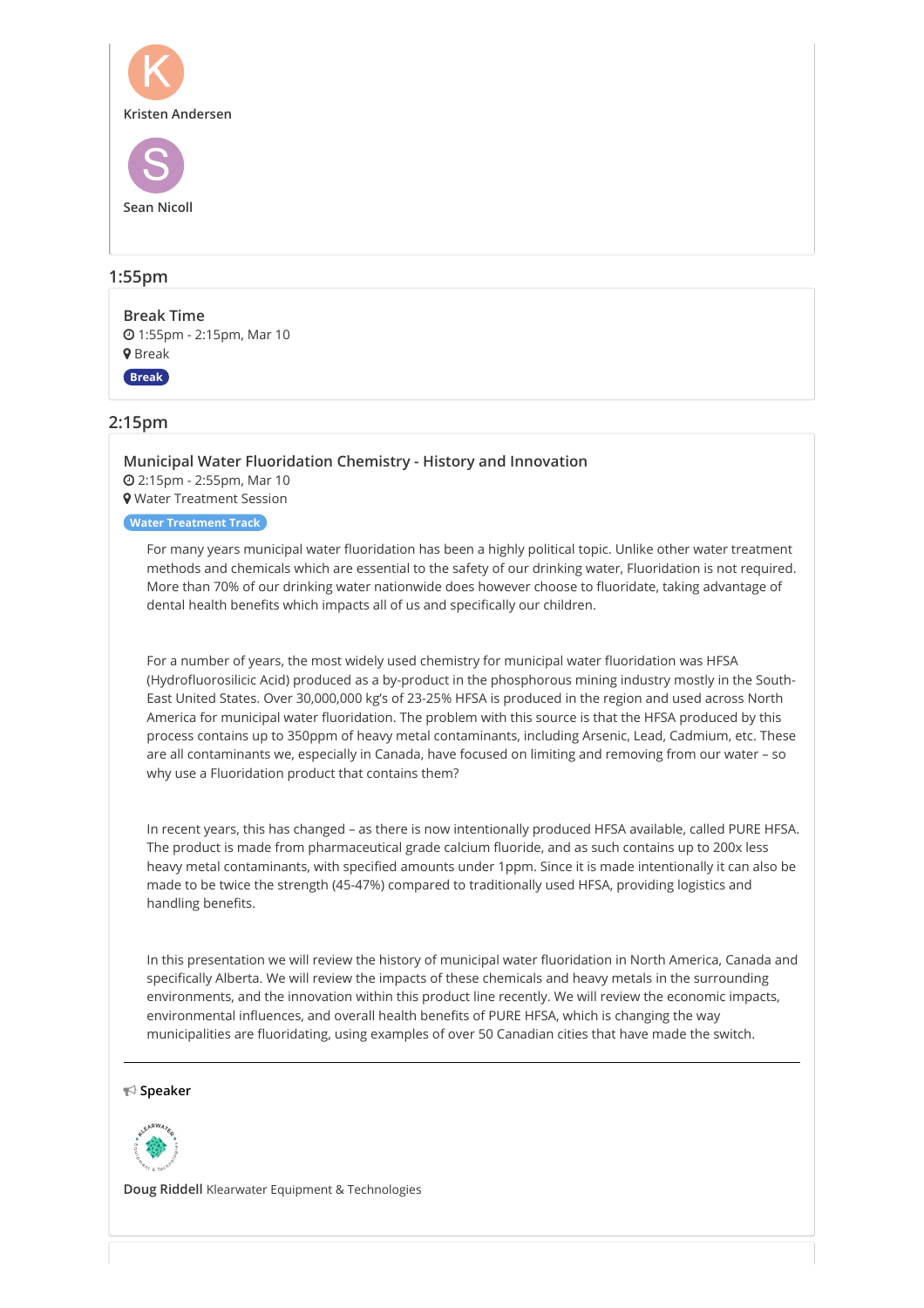# **Nobleford Lagoon Upgrade - Design, Construction and [Maintenance](https://whova.com/embedded/session/annua8_202012/1421601/) of Facility Operations**

2:15pm - 2:55pm, Mar 10

**9** Wastewater Treatment Session

#### **Wastewater Treatment Track**

In 2010, the Town (then Village) of Nobleford (Town) retained MPE Engineering Ltd. (MPE) to complete a detailed review of the existing wastewater lagoon. The study outlined areas where the existing lagoon infrastructure was deficient in meeting the Alberta Environment and Parks (AEP) Standards and Guidelines. These included a lack of the appropriate number of anaerobic cells and insufficient retention time within the facultative and storage cells. An Upgrade to the sanitary trunk main that feeds the lagoon site was also recommended.

MPE facilitated the Town's grant funding application process, including attending Minister meetings with the Town to provide technical support for their application. In 2017, the Town was awarded a grant under the Alberta Municipal Water and Wastewater Program. Design efforts began in 2019 after the Town had secured the remaining funds to proceed with the project.

During design, it became evident that the project scope was significantly more involved than the original conceptual design that was developed in the 2010 study. The Town has undergone significant growth, meaning that initial sizing for new cell construction needed to be amended. Increased cost projections would make the project unpalatable for the Town, thus MPE's design team, working with the Town, petitioned AEP to allow for implementation of a phased approach. Phase 1, which was completed in 2020, would focus on treatment – including the construction of new anaerobic and facultative cells, providing the required retention time to meet AEP requirements. Phase 2 would focus on developing additional storage capacity. Further review of storage volumes, the current volume retained within the storage cell, and the lack of any need to perform a controlled discharge all supported deferring the storage upgrade.

Construction of the project began in late 2019 and carried on through 2020. The construction staging was critical to ensure adequate treatment was always provided.

This presentation reviews the project development with a focus on final design decisions and construction activities all done with an effort to maintain operations for the Town and ensure compliance with AEP requirements.

#### **Speakers**



**Andrew Kleisinger** MPE Engineering



**Logan Howes** Town Of Nobleford

# **Nisku Solids [Separation](https://whova.com/embedded/session/annua8_202012/1421605/) Pilot Project**

 2:15pm - 2:55pm, Mar 10 **9** D&C Sessions

#### **Distribution & Collection Track**

In 2018, a grab sample from the Leduc County sewer flushing program was in exceedance of Alberta Capital Region Wastewater Commission (ACRWC) and Leduc County bylaw maximum limits for multiple parameters. With the sample results in mind, Leduc County conducted a pilot project during the annual sewer flushing program utilizing solids separation tanks with the goal of meeting bylaw discharge requirements. This pilot project was also conducted with the goal to help mitigate the impact of undesirable solids on the sewer collection and treatment systems. A brief overview of the sewer flushing program for the Nisku Industrial Park and the 2018 violation will be touched on. We will be discussing the process of the solids separation pilot project in 2019 as well as the pilot project in 2020. We will discuss sample results, separation results, costs associated and recommendations for the future pilot project using separation tanks.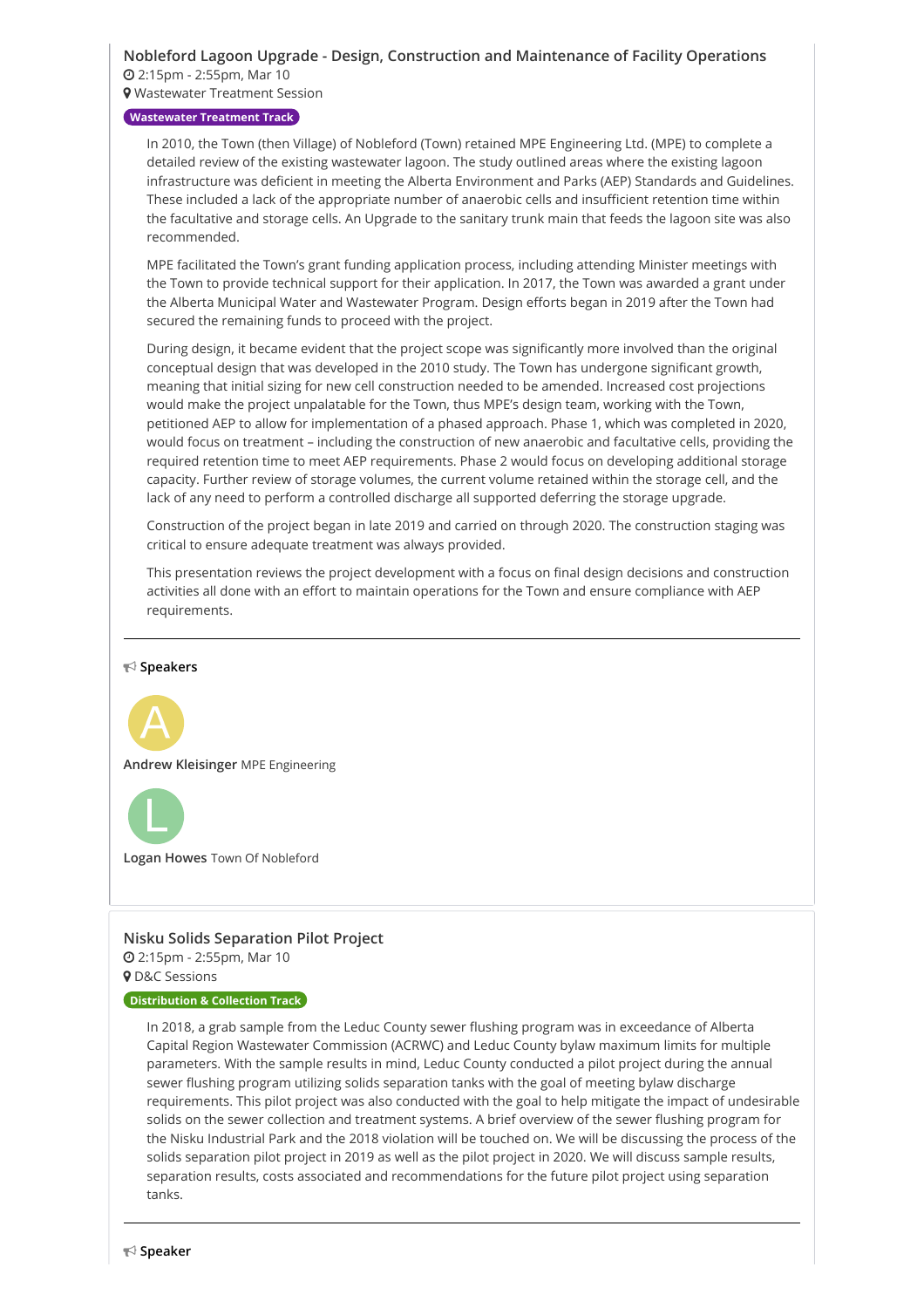

# **[A Culture of Decision Making](https://whova.com/embedded/session/annua8_202012/1421609/)**

 2:15pm - 2:55pm, Mar 10 **9** Hot Topics Sessions

**Hot Topics Track**

In operating large or multisite portfolios, there are significant resource constraints which result in limited or a misallocated application of financial and time investment; this in turn, provides either unanticipated or high risk results. I will guide session attendees through the process of developing a decision making model for initiative prioritization - whether it is capital works projects, maintenance activities, continuous improvement initiatives, or potentially the day to day routines already established.

We will begin with the journey of defining operational context in the view of the customer, the levels of service and focus areas for maintenance teams and capital teams. It becomes challenging with fiscal constraints, and the charge to implement continuous improvement often doesn't result in value; how do we prevent ourselves from reacting to the latest trend or quick solution? How do we identify everything that needs to happen vs everything we want to happen?

Understanding where you are is key in being able to define how you get to where you want to be. However, prioritizing the purpose of what you do is paramount to focus efforts on activities which add value to not only the organisation but the customer, and to form a strong culture of positive support for our people. The decision making model you use and the role as a facilitator amongst the varying stakeholders and opinions is key to achieving success.

#### **Speaker**



**Nigel D'Souza** Manager of Facilties Services, Simcoe Muskoka Catholic District School Board

# **3:00pm**

# **[Beyond Compliance Towards Operational Excellence: A Panel Discussion on Use Cases of](https://whova.com/embedded/session/annua8_202012/1421598/) VeloCens™**

 3:00pm - 3:45pm, Mar 10 Water Treatment Session

# **Water Treatment Track**

Monitoring for Total Coliform and E.coli at the water treatment plant and in the drinking water distribution and storage system is required as part of a source-to-tap approach to produce drinking water safe for consumption. Similarly, monitoring of indicator bacteria in wastewater treatment plant effluent is legislated and levels must be regularly reported. Moving beyond compliance towards operational excellence requires access to a "monitoring tool box" that goes beyond current standard laboratory microbiological water tests. New tools for routine monitoring of the biological stability of drinking water in distribution systems and E.coli measurement in wastewater treatment plant effluent are being developed and tested. VeloCens™, developed by Roshan Water Solutions, is one such tool. As a portable system with consumable testing supplies, it can be used for rapid, on-site and on-demand microbiological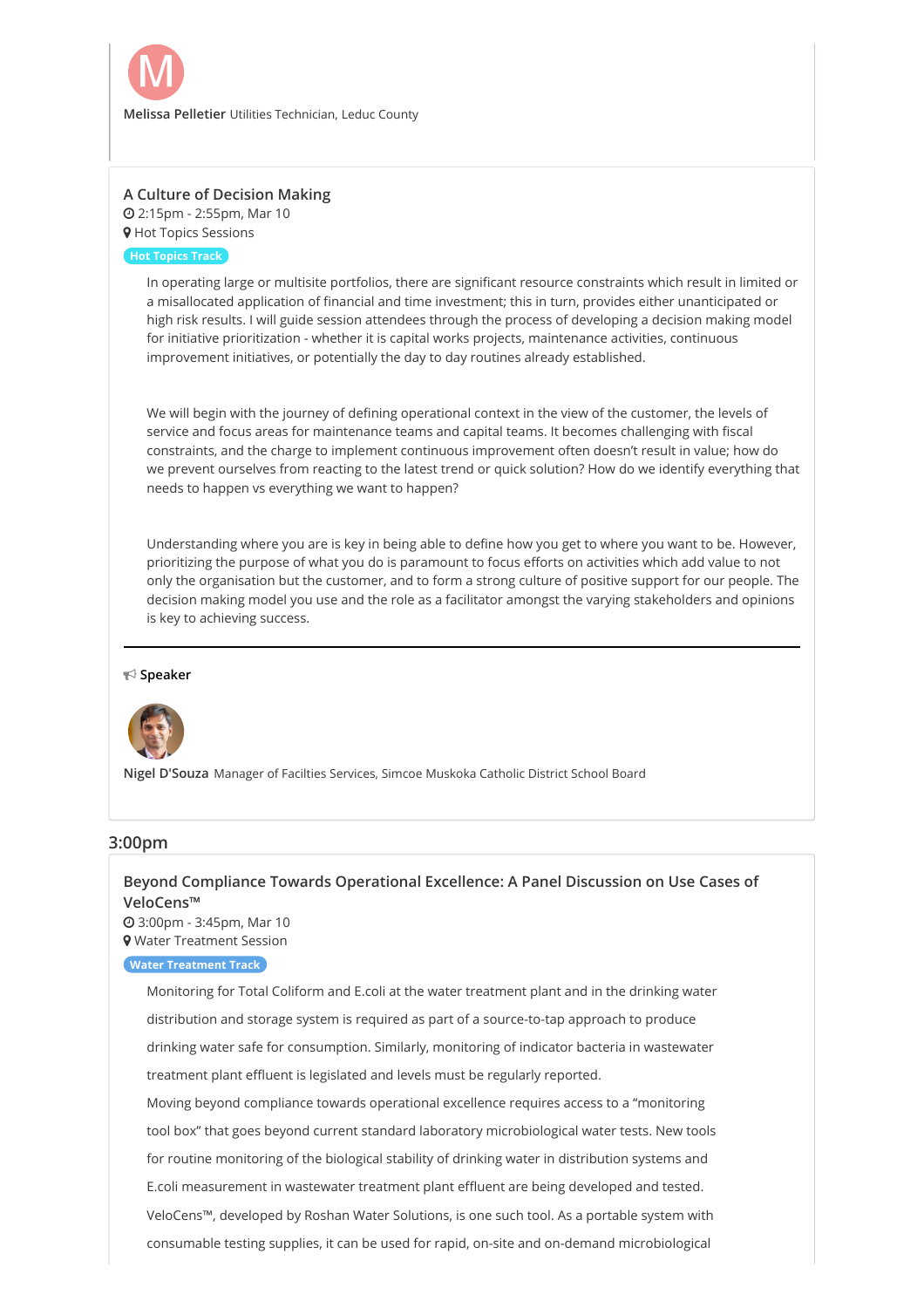detection and enumeration in water samples. It enables operators to automatically log sample collection locations and time, and analyze and report test results within 1 hour. With 18 times faster access to results, critical decision making and treatment processes adjustments can be made in near real time. Also, with sample collection and test data stored in Roshan Water's secure data center, an organization's microbiological testing information is digitally available 24/7.

Through a moderated panel discussion with several of Roshan Water's field test partners, different use cases for on-demand microbiological indicator bacteria testing will be explored, thereby enabling municipal utility operators and wastewater management operators to implement best practises beyond compliance.

#### **Speakers**



**Amirreza Sohrabi** Roshan Water Solutions



**Cory Pepper** Operations Supervisor, Alberta Capital Region Wastewater Commission



**Jennifer Lypkie** Utilities Supervisor, Yellowhead County

#### **Successful [Attachments](https://whova.com/embedded/session/annua8_202012/1421602/) - Get More From What You Have**

 3:00pm - 3:45pm, Mar 10 **9** Wastewater Treatment Session

# **Wastewater Treatment Track**

Mechanical wastewater treatment plants can be expensive to upgrade, especially with regard to secondary treatment (bioreactors and secondary clarification). The most common type of biological treatment in Alberta's mechanical WWTPs is 'suspended growth', which is the basis of activated sludge processes such as sequential batch reactors (SBRs) and biological nutrient removal (BNR) systems. These systems rely on sufficient 'sludge age' to achieve treatment goals, and nitrification to remove ammonia is typically by far the most limiting sludge age for the system.

The other type of mechanical biological treatment available is called 'attached growth', which is used by rotating biological contactors (RBCs), membrane aerated biofilm reactors (MABRs) and moving bed biofilm reactors (MBBRs). Attached growth systems don't care about sludge age because the organisms stay in the system for long periods of time attached to a surface.

What if you could get the best of both worlds by combining attached and suspended growth technologies? You can, and it's called integrated fixed film activated sludge (IFAS). IFAS can be easily retrofitted into existing suspended systems, often by simply adding material with the right kind of 'surface' into the existing bioreactor. This can significantly increase plant capacity at minimal cost and with no additional footprint or civil infrastructure requirements.

This presentation describes IFAS technology, including presenting case studies of Canadian WWTPs where it is currently operating. It describes the O&M requirements of IFAS in detail, which doesn't take long because there are hardly any!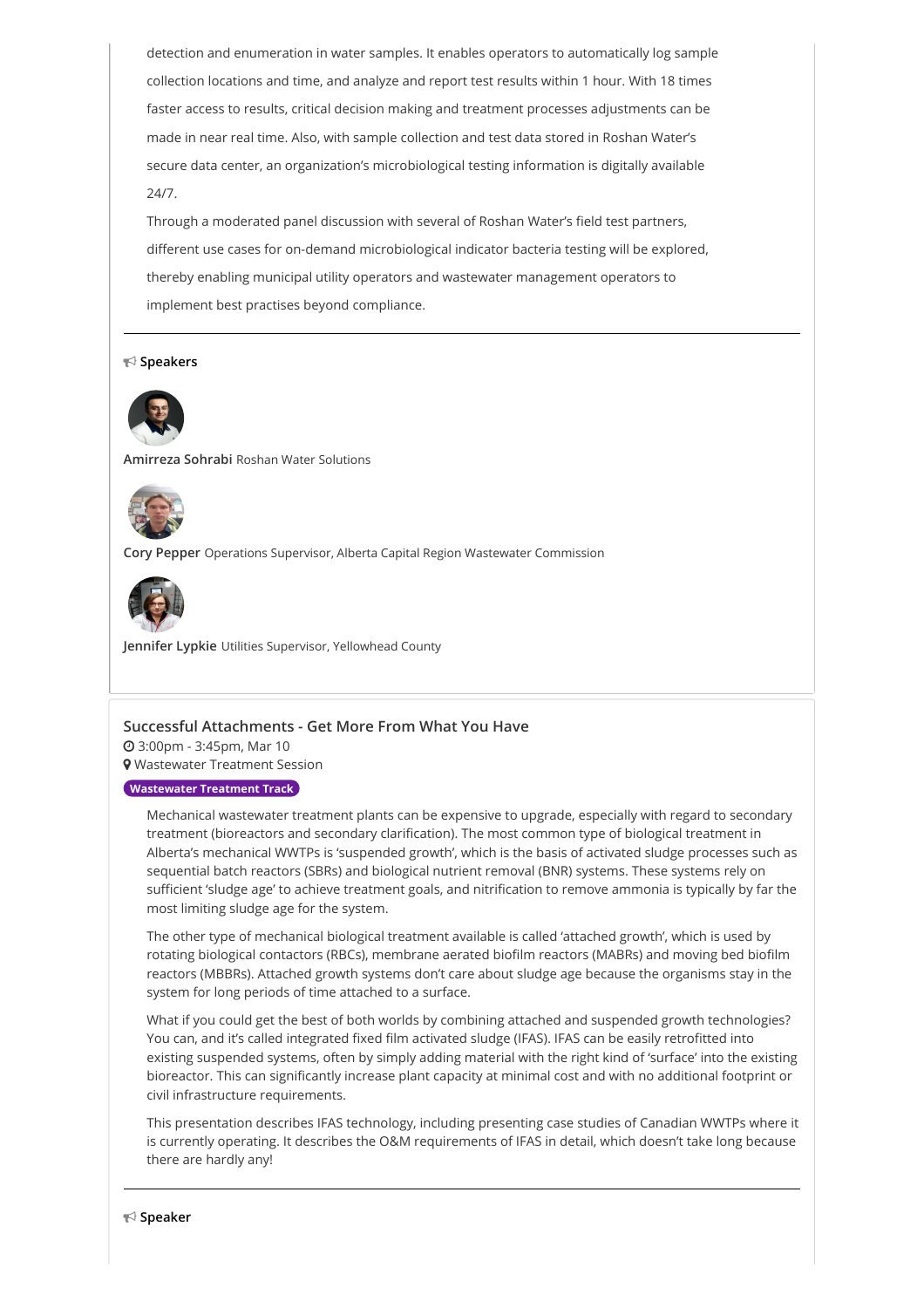

**[Methodologies and Standards for Installing HDPE to Reduce Risk](https://whova.com/embedded/session/annua8_202012/1421606/)** 3:00pm - 3:45pm, Mar 10

**9** D&C Sessions

**Distribution & Collection Track**

#### **Speaker**



**[Finding Silver Linings During Covid-19 Through Collaborative Virtual DCS Operator Training](https://whova.com/embedded/session/annua8_202012/1421610/)** 3:00pm - 3:45pm, Mar 10 **9** Hot Topics Sessions

**Hot Topics Track**

The City of Calgary utilizes a DeltaV Distributed Control System at their Bonnybrook Wastewater Treatment Plant for the critical operation of every process area. The safety and process availability of the Bonnybrook plant depends largely on the operations department and it was identified in 2017 that an Operator Training System (OTS) would provide an affordable and effective training program for operations personnel. The current installation of the DeltaV OTS is based exactly on the Bonnybrook plant's DeltaV system hardware and infrastructure, utilizing virtualization.

Historically, Spartan Controls and the City of Calgary collaborate on developing detailed training scenarios for each process area at Bonnybrook and then software is used to run simulation logic for each of the training scenario cases and graphics screens are built for each process area. Now, with the challenges brought along by the global pandemic, the City of Calgary operations team needed to pivot to continue their successful operator training program by working with Spartan Controls to develop customized training to be hosted virtually.

This virtual training program has been so valuable, that the City is considering implementing lasting changes that could exist long after Covid-19 is in the rearview mirror. Consider joining this collaborative presentation by the City of Calgary and Spartan Controls to learn about the value of this new virtual training model.

#### **Speakers**



**Anupreet Thukral** Automation Engineer, Spartan Controls



**Sandra Kotch** City Of Calgary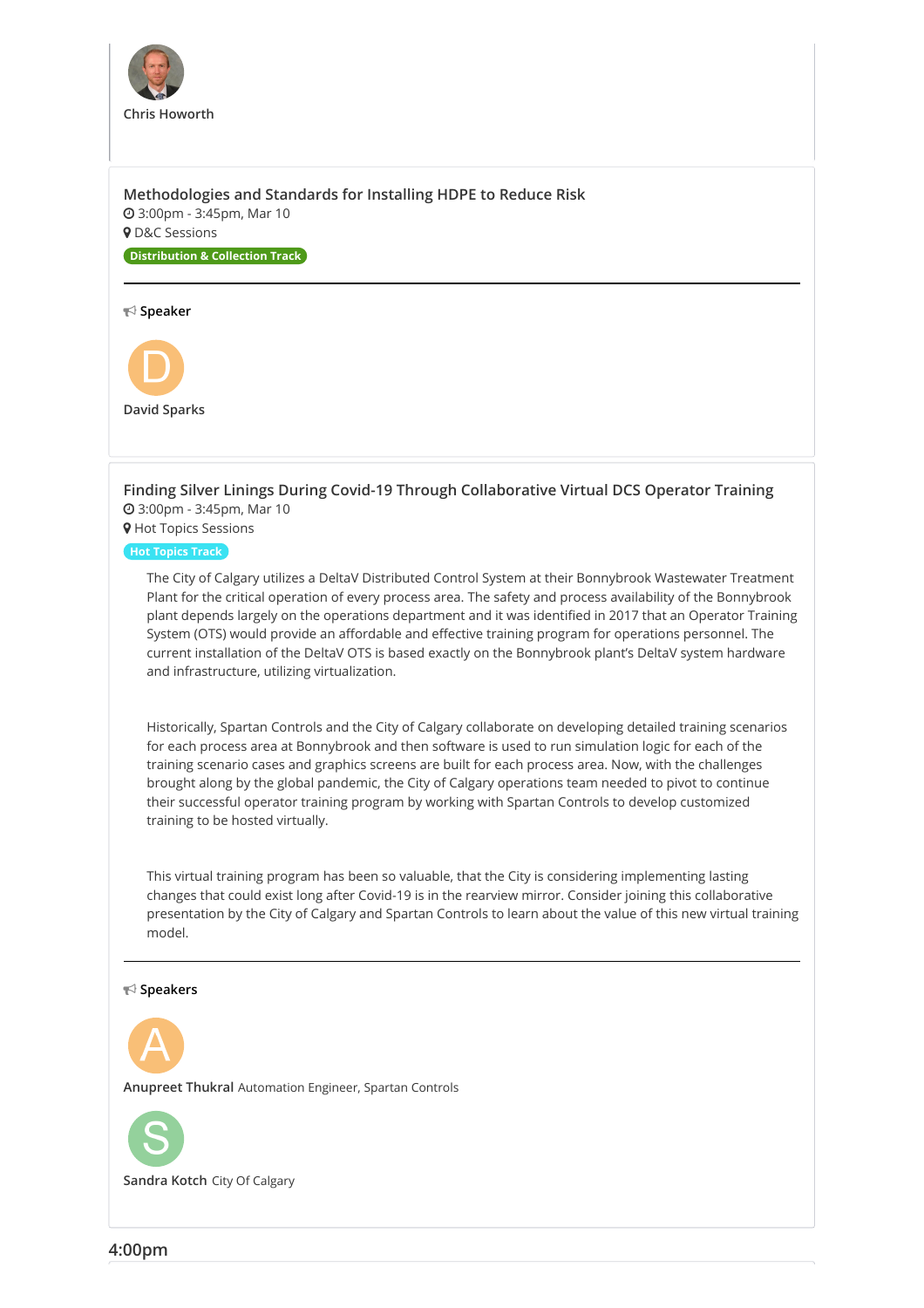# Thu, Mar 11, 2021

#### **9:40am**

# **[Drinking Water and Wastewater Prosecutions: Practical Tips for Operators to Ensure They](https://whova.com/embedded/session/annua8_202012/1421612/) Never Have to See a Prosecutor**

9:40am - 10:30am, Mar 11

Guest Speaker

# **Special Presentation**

Far too many Alberta water and wastewater treatment operators have ended their long term careers working for municipalities sitting in criminal courtrooms. Too many water and wastewater treatment operators have incurred too much stress and headache as a result of being investigated and often fired, had to pay too much to criminal defence lawyers, spent too much time serving jail sentences (even if they can sometimes be served in the community instead of a real jail), and spent too much time reporting to probation officers for too long. So many of these people, never even sought to bear the heavy responsibilities of being a water or wastewater treatment operator when they applied to work for their local municipality. Sadly, for most of these people, their failures to follow the rules regarding environmental regulatory legislation resulted in their first and only time sitting in a criminal Court – all usually because they slacked off at their job and cut some corners. We will discuss:

1. the real world consequences that environmental offenders have had to face following being charged;

2. the dangers of accepting below standard work or fitting in with poor safety/environmental work culture because the same has always been okay in a given municipality;

3. what to expect and do when Environmental Protection Officers attend a worksite;

4. how water and wastewater treatment can potentially harm so many people so severely that even small breaches often result in prosecutions; and

5. the best ways to try to make sure that you never have to see a prosecutor.

**Speaker**



**Craig Kallal** Environmental Prosecutor, Specialized Prosecutions Branch, Alberta Crown Prosecution Service

# **10:30am**

**[Community Resilience & Disaster Recovery](https://whova.com/embedded/session/annua8_202012/1421613/)** 10:30am - 11:30am, Mar 11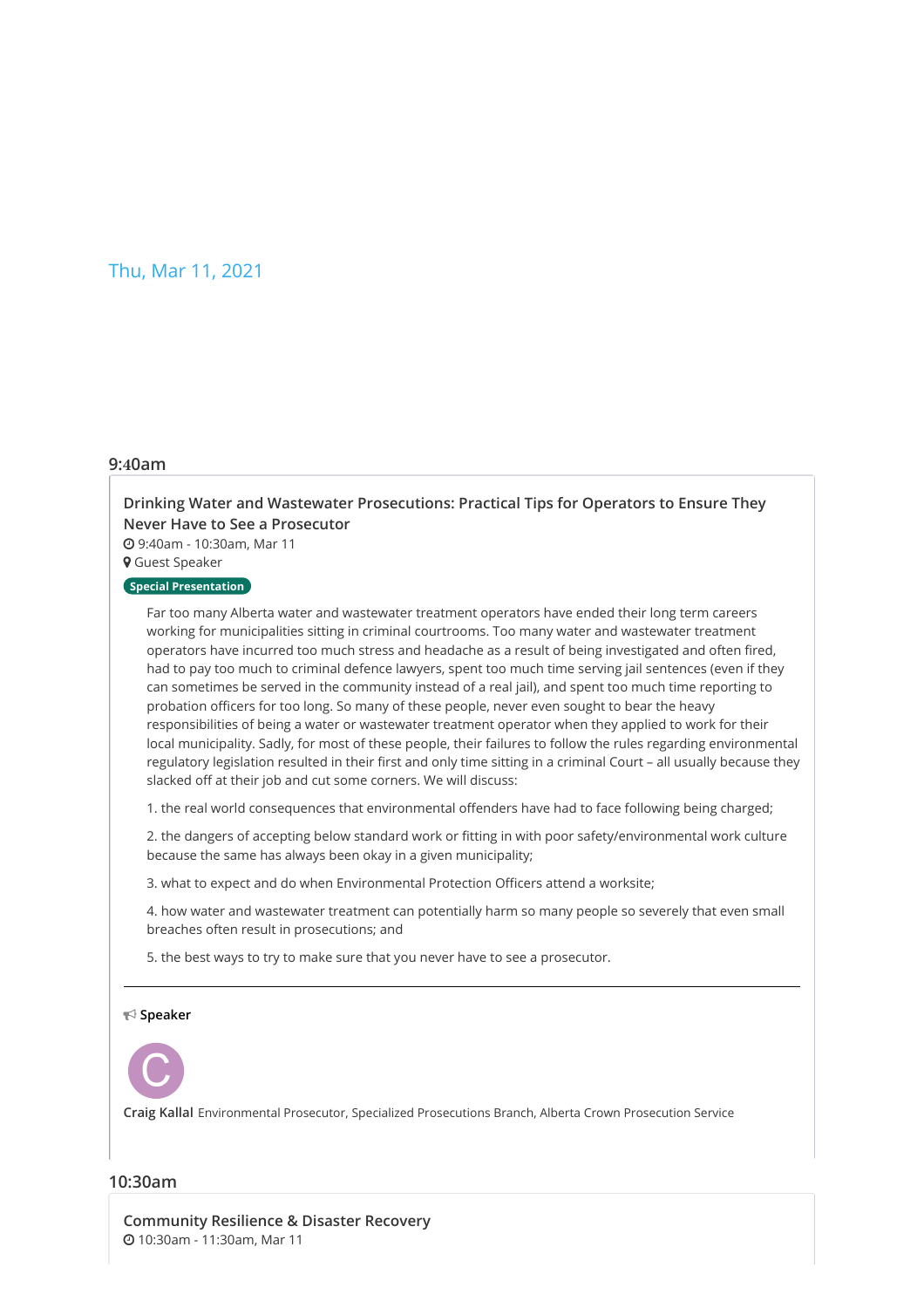#### Guest Speaker

#### **Special Presentation**

In May 2016, the Regional Municipality of Wood Buffalo, Alberta experienced the largest natural disaster in Canadian History. The 2016 Horse River Wildfire forced the evacuation of 88,000 people, destroyed over 2,500 dwellings, and had an estimated combined direct and indirect monetary impact of \$8.9 billion. Our entire Region was affected. Our residents, businesses, and families struggled to understand the consequences and how to rebuild their lives. NOR-EX Engineering was contracted to lead and plan our Region's recovery from this unprecedented disaster. They provided direct leadership of the newly formed Municipal Recovery Task Force, a dedicated embedded recovery planning team, and expert disaster recovery knowledge and advice. Over a 13-month period, NOR-EX Engineering capably navigated the complexity of this unprecedented disaster recovery. They demonstrated exemplary collaboration with elected officials, senior public servants, and key regional and provincial stakeholders. They not only addressed the immediate and long-term consequences of the wildfire but actively promoted increased resiliency and build back better principles at the Regional level. NOR-EX's leadership, planning, policy advice, and critical thinking were instrumental to our Region's recovery from the 2016 Horse River Wildfire." … Comments by Mayor Melissa Blake - Regional Municipality of Wood Buffalo

**Speaker**



# **11:30am**

**Lunch & Trade Show - [POWER](https://whova.com/embedded/session/annua8_202012/1421614/) HOUR** 11:30am - 12:30pm, Mar 11 Virtual Trade Show

**Lunch - Trade Show - Power Hour**

Browse the Trade Show and win great prizes!

## **12:30pm**

**Treatment Flexibility and Why it Matters: A Small [Community](https://whova.com/embedded/session/annua8_202012/1421615/) WTP** 12:30pm - 1:10pm, Mar 11 Water Treatment Session

**Water Treatment Track**

The Hamlet of Joussard, in Big Lakes County, is a growing community on the south shore of Lesser Slave Lake. M2

Engineering worked closely with the operations team in Big Lakes County to design a new water treatment plant to

serve the growing community and provide operator flexibility. The new water treatment plant finished

construction in 2019 and provides a robust and resilient treatment system with treatment and production capacity

flexibility.

This presentation will examine the design and implementation of the new water treatment plant in the Hamlet of

Joussard. The presentation will review the challenges and successes of the project and provide examples of how

the engineering design team worked to provide a solution with flexibility to suite source water quality and

community demands. An operating perspective will be shared from Big Lakes County operators.

Key topics to be discussed include: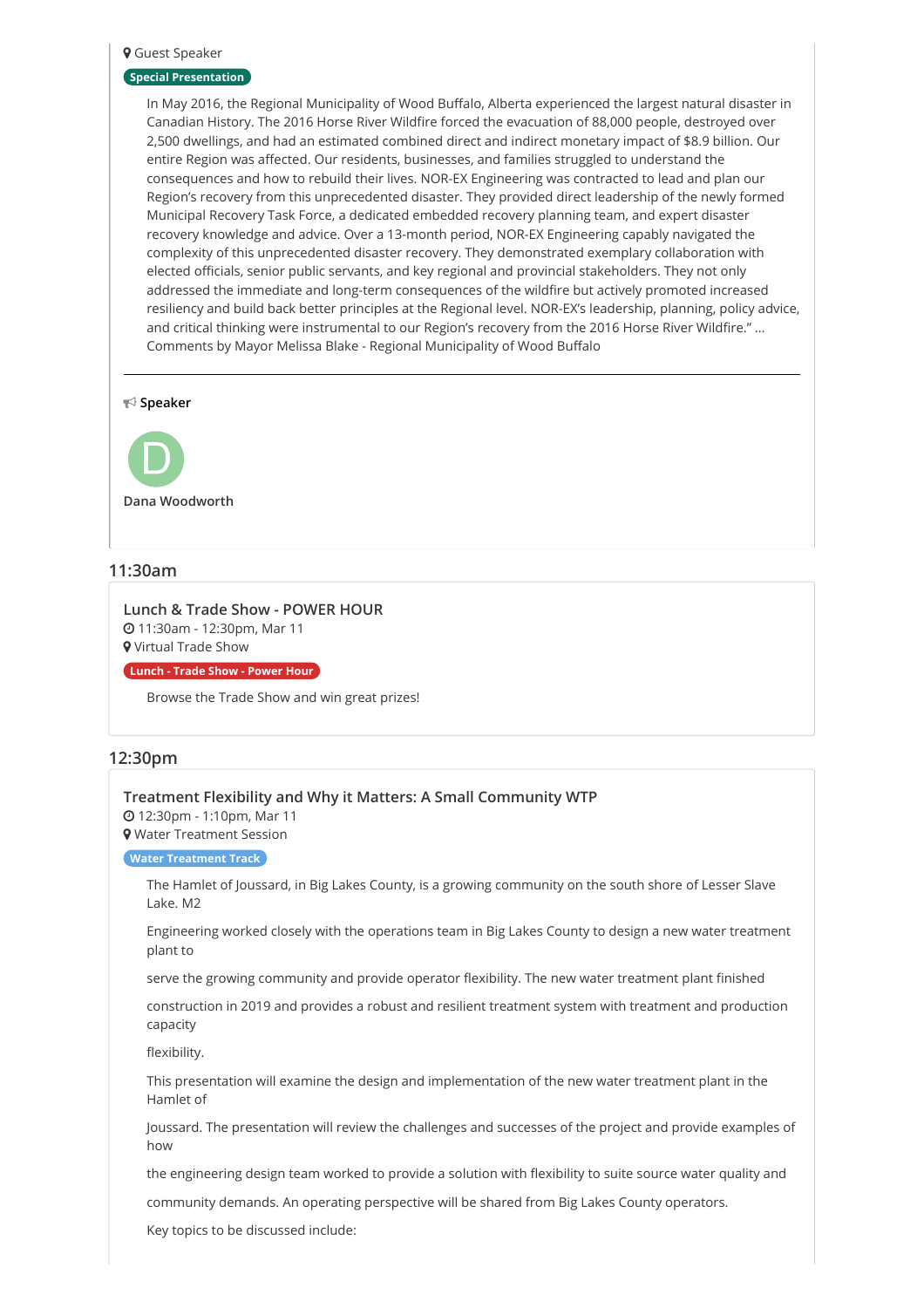· Treatment Technology Tools: the new water treatment plant was designed with flexibility to adjust various treatment systems to target the changing source water quality. Examples include: flexibility for enhanced coagulation, percentage of filtered effluent that flows through the RO membranes, and blending capability of

RO permeate and filter effluent.

· Plant Production Turn-Down Ratio: Joussard sees large water demand fluctuations between seasons. The new

water treatment plant was designed to allow systems to be turned off during winter months when water

demands are reduced. This allows for systems to be cleaned and maintained during low flow months before

high demands return in the summer.

· Media Filters Paired with RO Membranes (compared to microfiltration membranes): the Joussard water

treatment plant uses RO membranes for organics polishing downstream of a dual media filter. This is different

from a lot of RO plants that have microfiltration membranes upstream of the RO membranes. A conventional

water treatment plant upstream of the RO membranes offered the operators a level of familiarity with other

facilities in the County and reduced the overall complexity of the facility while offering the same level of treatment.

· Organics Removal Performance: a detailed jar testing program was conducted during conceptual design of

the Joussard water treatment plant. Demonstration testing completed during construction has proven that

that conventional treatment system is effectively removing a significant percentage of dissolved organics from

the water which has allowed for a higher blend ratio, reduced operating costs, and reduced water losses.

# **Speakers**



**Jackie Mykytiuk**



**Ian Willier** Utilities Manager, Big Lakes County



**[Johnston Canyon In-Situ Wastewater Treatment – Protecting the Park for Future Generations](https://whova.com/embedded/session/annua8_202012/1421619/)** 12:30pm - 1:10pm, Mar 11

Wastewater Treatment Session

#### **Wastewater Treatment Track**

The Johnston Canyon Campground in Banff National Park operates seasonally between May and September, and consists of 132 campsites, five washroom buildings, including two with showers, an operations kiosk and sanitary dump station. In 2018, Parks Canada began undertaking a major infrastructure upgrade project within the campground which along with replacing all underground utilities, included the complete replacement of the sanitary collection and wastewater treatment systems which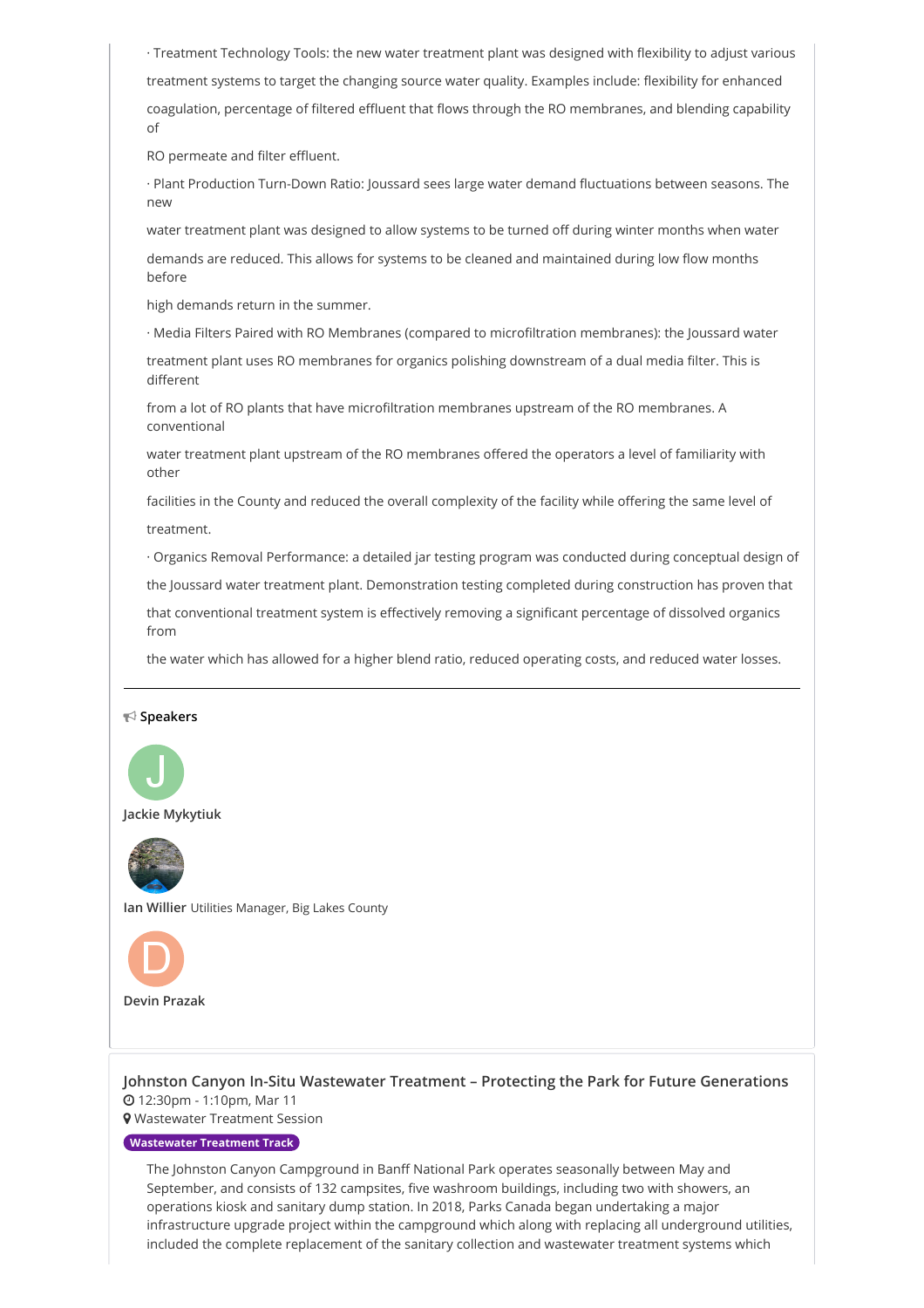were known to be reaching the end of their useful lives and beginning to fail. As part of the overall project, the relocating of the operations kiosk and sanitary dump station provided the opportunity to eliminate their respective existing septic tank/leach pit installations and tie those sanitary services into the main campground systems to simplify operations. This had the consequence of increasing flow to the campground wastewater treatment system.

The design process was quickly complicated as a geotechnical investigation identified the in-situ soil conditions be very poor and it was discovered the assumed campground existing septic field had actually been replaced with a wood leach pit approximately 40 years ago. The issue with the soil conditions is fairly common in the mountains, where coarse soil conditions would at one time have been highly sought after for leach pit installations, but often do not meet even the minimum requirements for current soil based treatment requirements. Compounding the issue further, were Parks Canada's strict development boundaries and environmental considerations, the topography of the site, and significant existing infrastructure, which all significantly limited the options for wastewater treatment options. Furthermore, the relatively short campground operating season, and Parks Canada's limited operational capacity were other critical considerations in the design.

AE worked with Parks Canada through a detailed options analysis and decision making process and provided the detailed design for the final option chosen for the site. Despite the numerous advantages associated with mechanical systems, Parks Canada opted to use a soil based treatment system to simplify operations/operating costs and avoid treatment issues associated with seasonal start up and fluctuations in flow. An in-situ soil based treatment system is ideal for the campground as it requires minimal ongoing maintenance, is reliable, and is able to provide a consistently high level of treatment given the nuances of the site. Traditional in-situ wastewater treatment systems however require good soil characteristics and are typically relatively small in nature; the Johnston Canyon campground system is relatively large and built in an area with far from ideal ground conditions.

The presentation will discuss the nuances associated with replacing existing wastewater treatment systems with ones which meet the current provincial Standards of Practice, and the decision making and design process used specifically for the Johnston Canyon campground wastewater treatment system. This included exploring more advanced passive treatment systems, completing treatment of in-situ soils to make the site usable, as well as navigating the regulatory challenges of a system this size in federal jurisdiction.

#### **Speakers**



**Anne Bridgman** Process Engineer, Associated Engineering



**Matthew Whalen** Technical Services Coordinator, Parks Canada Agency

### **[The History of Valve Insertion & Its Future](https://whova.com/embedded/session/annua8_202012/1421623/)**

12:30pm - 1:10pm, Mar 11

**9** D&C Sessions

#### **Distribution & Collection Track**

With aging infrastructure, there are bypassing and inoperable valves located in key municipal infrastructure. Live valve insertions to avoid shutdown and minimize risk is becoming a necessity throughout North America.

Historically, the common method of temporarily isolating a pipe by means of linestopping and cutting in a traditional valve was the most viable option. While linestopping is a practical solution in some situations and the only solution for large diameter piping, valve inserts are taking over. With the evolution of technology and ease of installation, limited excavation costs, along with not having the "zero" flow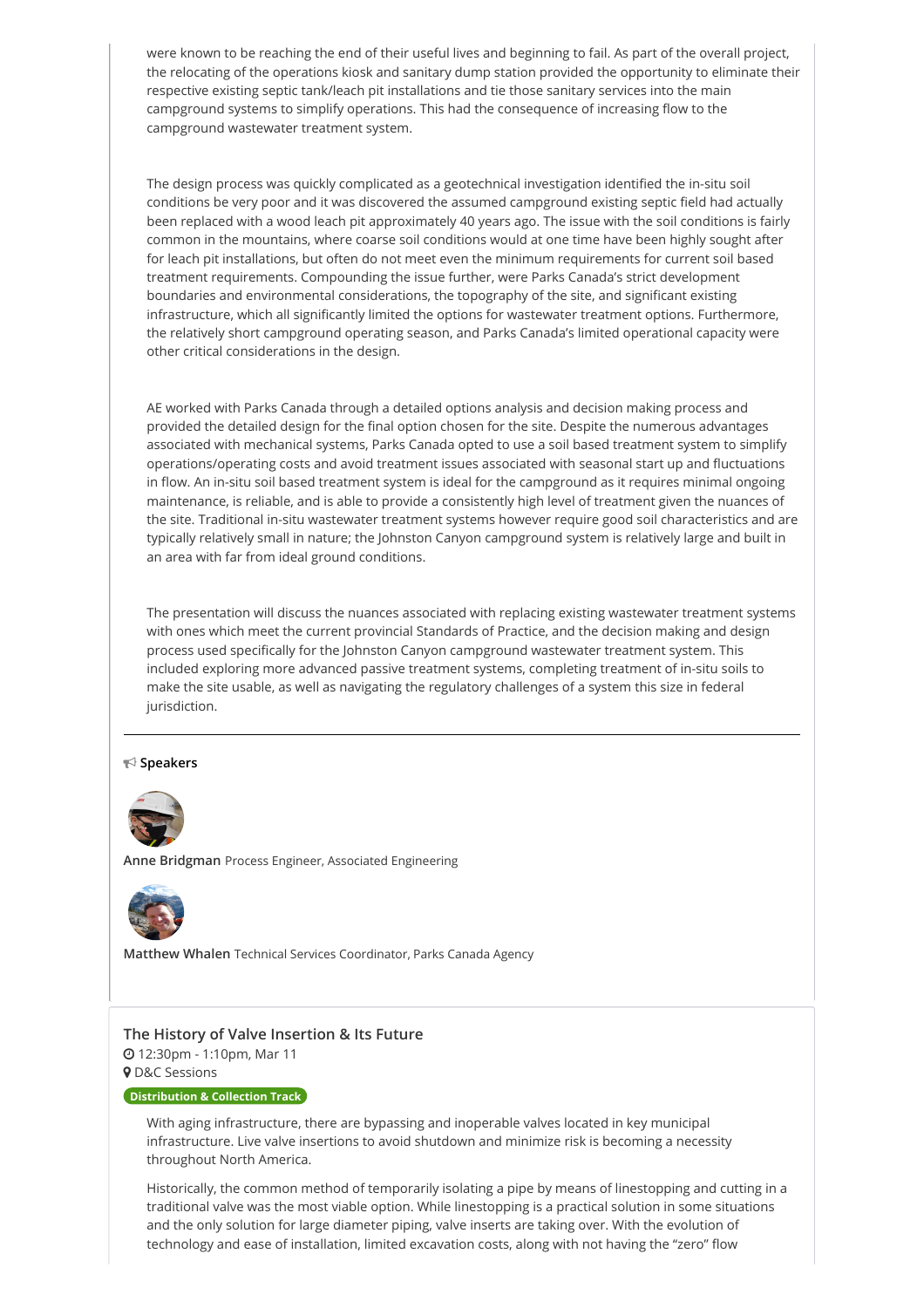requirement as with line stopping, valve inserts are the wave of the future.

Deciding which valve insert is right for your system can be a daunting task. With four valve insertion manufacturers on the market and within them offering different methodologies, and another one coming this spring there will be up to ten very different valve inserts to choose from.

We would like to take you on a guided tour through all the different valve inserts available. We'll discuss the

1. methodology of a Valve Insert and how it works

- 2. history and conception of the Valve Insert
- 3. differences between the installation methods and how it may affect your infrastructure
- 4. valves themselves and the differences between them / pros and cons of each one
- 5. industry misconceptions and concerns

At the end of the presentation, you will have a good understanding of what a valve insert is, as well as be able to make your own informed decision on which valve insert is right for your infrastructure needs.

#### **Speaker**



**Brandon Pater** Pacific Flow Control Ltd

#### **[The Softer Side of Asset Management – Level of Service and Risk](https://whova.com/embedded/session/annua8_202012/1421627/)**

12:30pm - 1:10pm, Mar 11

**9** Hot Topics Sessions

#### **Hot Topics Track**

Asset Management can be a very technical exercise. Inventories of assets. Conditions of assets. Degradation curves to predict failure. It all appears very well organized and logical. When you pull the curtain back, however, it can be anything but regimented – in fact, it is the subjective decisions that can have the most impact on costs.

Individual governance decisions on what Levels of Service to offer to your community and stakeholders can have significant impacts on both short- and long-term costs. These decisions can have far reaching influences on what Risks face the organization. These outcomes are intertwined and influence each other – and are often the most difficult to impress on our elected officials.

This presentation will cover how a water utility can view and describe its services using a structured approach recognizing the Strategic, Technical and Operational dimensions. Furthermore, we will cover how as a utility operator you can begin to describe your Level of Service Activities (along a spectrum) using objective descriptors connected to residual Risk and short term costs. Using this method, a utility operator can ensure that they are supporting their elected officials with a range of options that allow them to intentionally set a level of Service, acknowledge residual risk, and understand the resultant cost.

Finally, with the Levels of Service and Activities documented, we will outline an approach that operators can follow to begin to tell the story about how they are efficiently operating their system and be able to do that in a transparent and meaningful way.

#### **Speaker**



**Dorian Wandzura** Senior Advisor, Stantec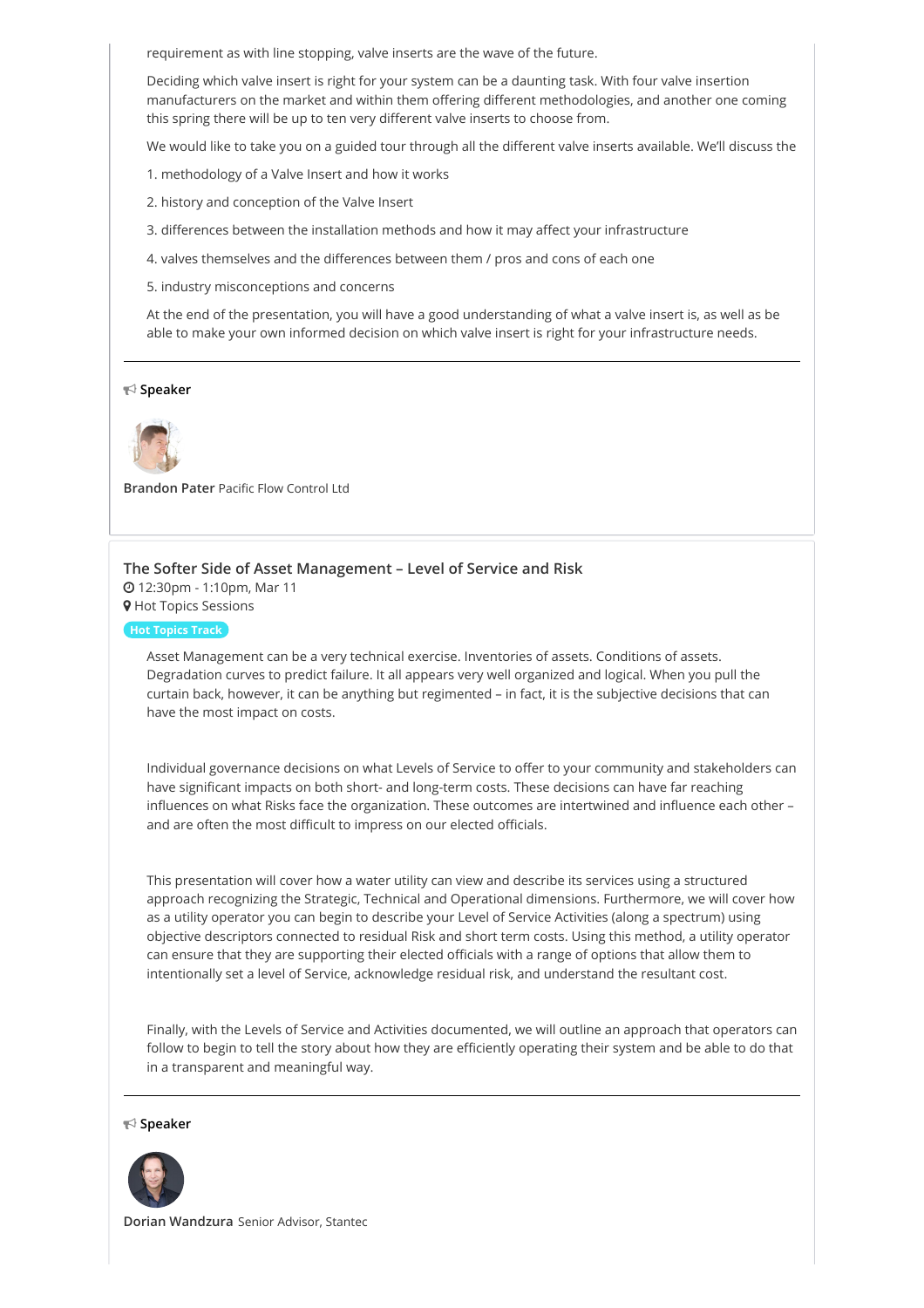# **1:15pm**

**[Optimizing](https://whova.com/embedded/session/annua8_202012/1421616/) the Filter Ripening Period** 1:15pm - 1:55pm, Mar 11 Water Treatment Session

#### **Water Treatment Track**

Filter Operators are well aware that after restarting a backwashed filter there is a period of elevated turbidity or particle counts. The duration of the elevated turbidity or particle counts is commonly known as the filter ripening period. The duration of the filter ripening period can vary from a few minutes to a few hours.

Addressing, understanding and optimizing filter ripening is very important as, according to AWWA research, the filter ripening period can be responsible for more than 90% of particles passing through a filter during a filter run.

This presentation will discuss the following:

- Why is there a turbidity or particle count spike when a filter is restarted after backwashing?
- Does the duration of the turbidity or particle count spike vary between water treatment plants?
- What can be done to shorten the duration of the 'filter ripening' period?
- What is Extended Terminal Subfluidization Wash (ETSW)?

This presentation will be based on data and observations collected from numerous filter audits and pilot filter studies.

**Speaker**



**David Hambley** AWI (Anthratech Western Inc.)

#### **[Developing](https://whova.com/embedded/session/annua8_202012/1421620/) Biogas Emergency Response Training During a Pandemic**

1:15pm - 1:55pm, Mar 11

Wastewater Treatment Session

#### **Wastewater Treatment Track**

Gas Room 1 at Gold Bar WWTP was constructed in 1985 and alone accounts for 77% of the estimated fire and explosion risk on-site. In July 2017, there was a biogas release incident in Gas Room 1. An investigation was conducted, and to address safety concerns, operational and engineered changes were implemented immediately. When I took the position of training coordinator in October 2019, I was tasked with mitigating remaining safety risks via training, and I started working with a technical trainer to develop a course called Emergency Gas Room Entry. This new course would teach operators how to reduce the risks associated with responding to biogas releases in both Gas Room 1 and 2 by following an updated Emergency Response Plan, and also set the stage for evaluation of true operator competency in this topic. In 2020, COVID concerns paused course development, and progress on two new capital projects at Gold Bar related to the biogas system and the decommissioning of Gas Room 1 looked to render our new training course obsolete. However, due to uncertain circumstances surrounding the capital project implementation scope and timeline and receiving approval to return to work on-site again in June, work on the course development continued. Course development and pilot testing with various stakeholders were completed by the end of October, but complete roll-out to shift operators is TBD due to new restrictions. This presentation will discuss the biogas release incident, Emergency Response Plan, Emergency Gas Room Entry course, and projects to replace Gas Room 1. It will also explain why the course and the development of competency-based training is still valuable for operators, despite the eventual Gas Room 1 replacement.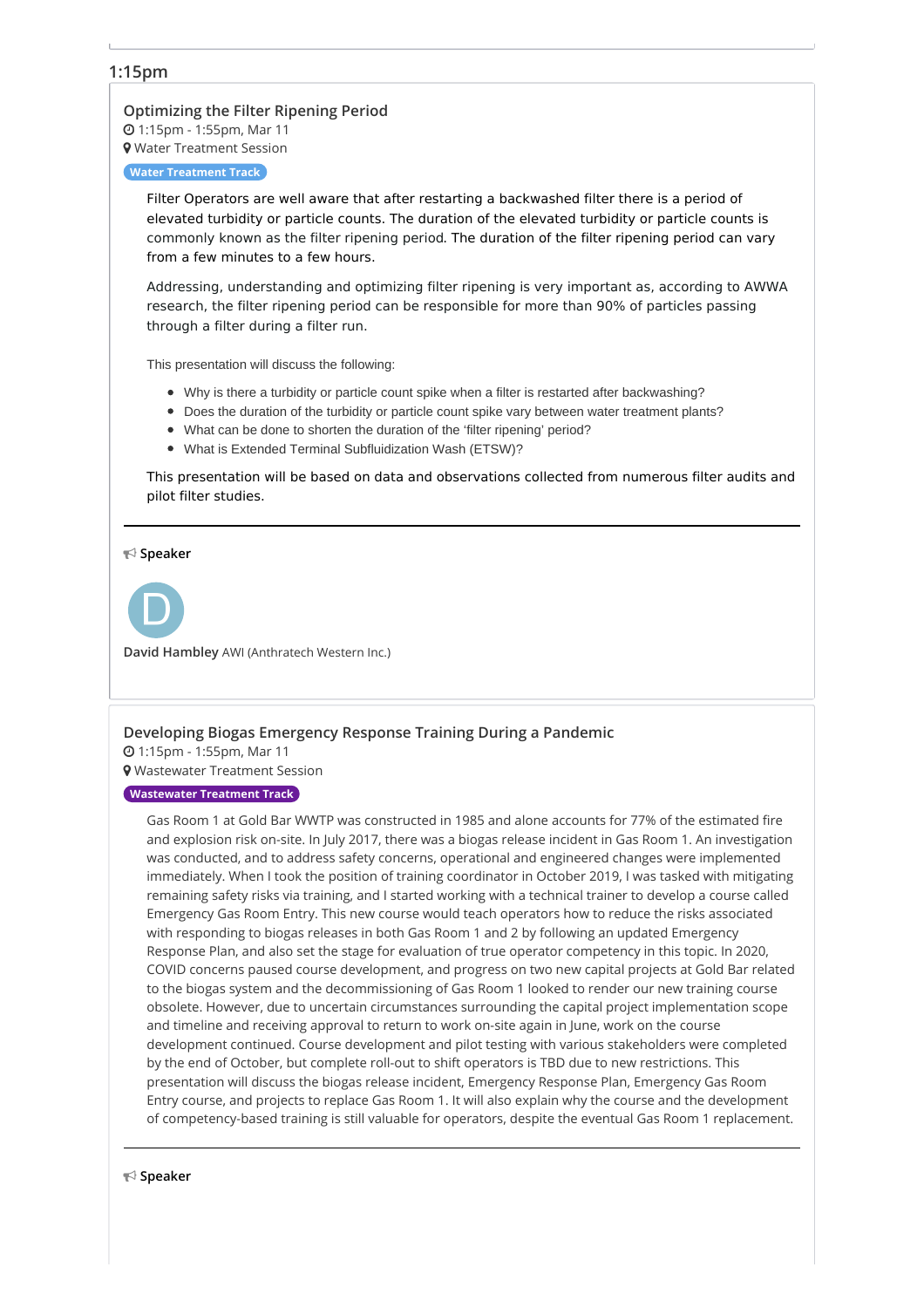

**Dagny Sanche** Operations Training Coordinator, EPCOR

### **[Rural Water Co-ops in Alberta](https://whova.com/embedded/session/annua8_202012/1421624/)**

1:15pm - 1:55pm, Mar 11

**9** D&C Sessions

**Distribution & Collection Track**

In 2020 rural water coops were surveyed in order to identify the issues facing water coops in Alberta.

The Alberta Federation of Rural Water Coops Ltd. (AFRWC) serves over 100 of the 170 cooperatives in the Province. The AFRWC's objective is to advocate on behalf of its members for reliable supply of safe drinking water for domestic use, as well as agricultural needs, a reasonable price.

The survey results were enlightening and provide a current picture of the issues that rural water coops are facing:

- While rural water co-ops are diverse, short planning horizons of most co-ops means many are equipped to handle the imminent integrity risks of aging facilities.

- Rates in small systems are difficult to compare. There is disparity in rate design. The importance of valuing volunteer hours in cost analysis is needed to bridge gaps in rate comparisons.

- One size doesn't fit all. Survey data, be it from sourced or purchased water systems, and the number of connections needs to be considered in pending updates to Drinking Water Guidelines for "small systems."

Some of the most insightful and colorful learnings are in the candid "other comments" feedback from members. Recommendations for next steps for Coops will be tabled.

Insights learned from this survey of rural water coops will be useful to both water coops and other small system operators including small towns, hamlets, rural municipalities, provincial and national park campgrounds and other non-municipal regulated water systems.

#### **Speakers**



**Jordan Hollman** Postdoctoral Researcher, University of Calgary



# **[Inflow and Infiltration Monitoring of an Industrial/Business Park in Leduc County](https://whova.com/embedded/session/annua8_202012/1421628/)**

 1:15pm - 1:55pm, Mar 11 **9** Hot Topics Sessions

#### **Hot Topics Track**

Leduc County and WSP undertook an Inflow and Infiltration (I/I) monitoring program for the 2019 and 2020 seasons for the industrial/business park hamlet of Nisku. The program sought to determine the magnitude of I/I within the basin, characterize the sources, and develop mitigative solutions. Managing I/I in a large scale industrial context presents interesting challenges and opportunities as compared to he residential context. Additionally, prairie climatological characteristics presents challenges for the operation of a monitoring program. This presentation will cover both the operational and technical aspects of the I/I program.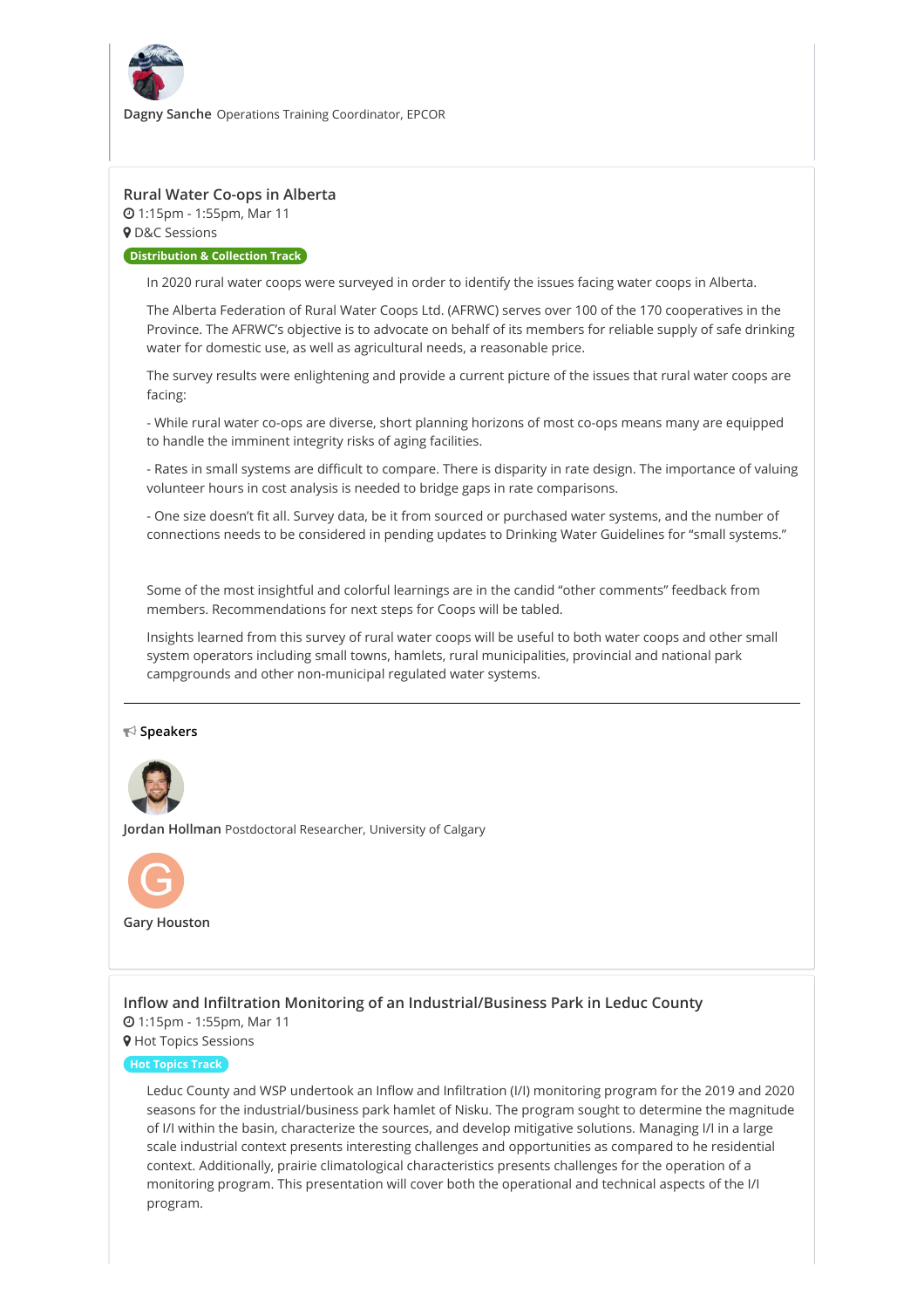

# **1:55pm**

**[Break](https://whova.com/embedded/session/annua8_202012/1421632/) Time** 1:55pm - 2:15pm, Mar 11 **9** Break **Break**

# **2:15pm**

**The Digital Plant - [Change](https://whova.com/embedded/session/annua8_202012/1421617/) the Way You Run Your Plant**

2:15pm - 2:55pm, Mar 11

Water Treatment Session

#### **Water Treatment Track**

As industry moves to the digital age, we in the water and wastewater industry need to follow the trend. Our industry has been slow to change in many aspects:

Data – We need to look past the process variable.

Data – Is our data secure?

Data – Is our data correct?

Data – Are we ready to use the cloud?

Maintenance – Do maintenance when it is really needed, not just for the fun factor

Maintenance – Can we make it safer?

Maintenance – Can we make it cheaper?

Maintenance – Can we do it remotely?

Planning – Can we plan for the future with what we are buying today?

Planning – Can we make it simpler?

This workshop will take a look at how modern instrumentation can address the topics mentioned above. We will discuss the data available from the field instruments and how we can collect it, confirm it and use it to change the way we do business. We will talk about the change to digital communication, advantages and challenges.

We will look at how new instruments can help us with our maintenance challenges. We will show some realworld examples of "condition-based maintenance" vs time-based maintenance. We will discuss the movement towards remote monitoring and troubleshooting of instrumentation and how we can make maintenance cheaper.

As we move towards the digital plant we need to plan for our journey into the future. We will discuss the idea of the digital world vs the older analog world. As we all know, once we move to a digital platform we may limit our options for instruments and software. Everyone with a Smartphone knows this, "do I go Android or IOs?". We will discuss how manufacturers are looking to move from proprietary software to more open platforms.

During this workshop, we will also look at the use of the "cloud" for data collection, information gathering and process optimization. This will be a good change for participants to discuss "what IIoT (internet of things) means to them and their operations and business. Are we ready to maybe skip the traditional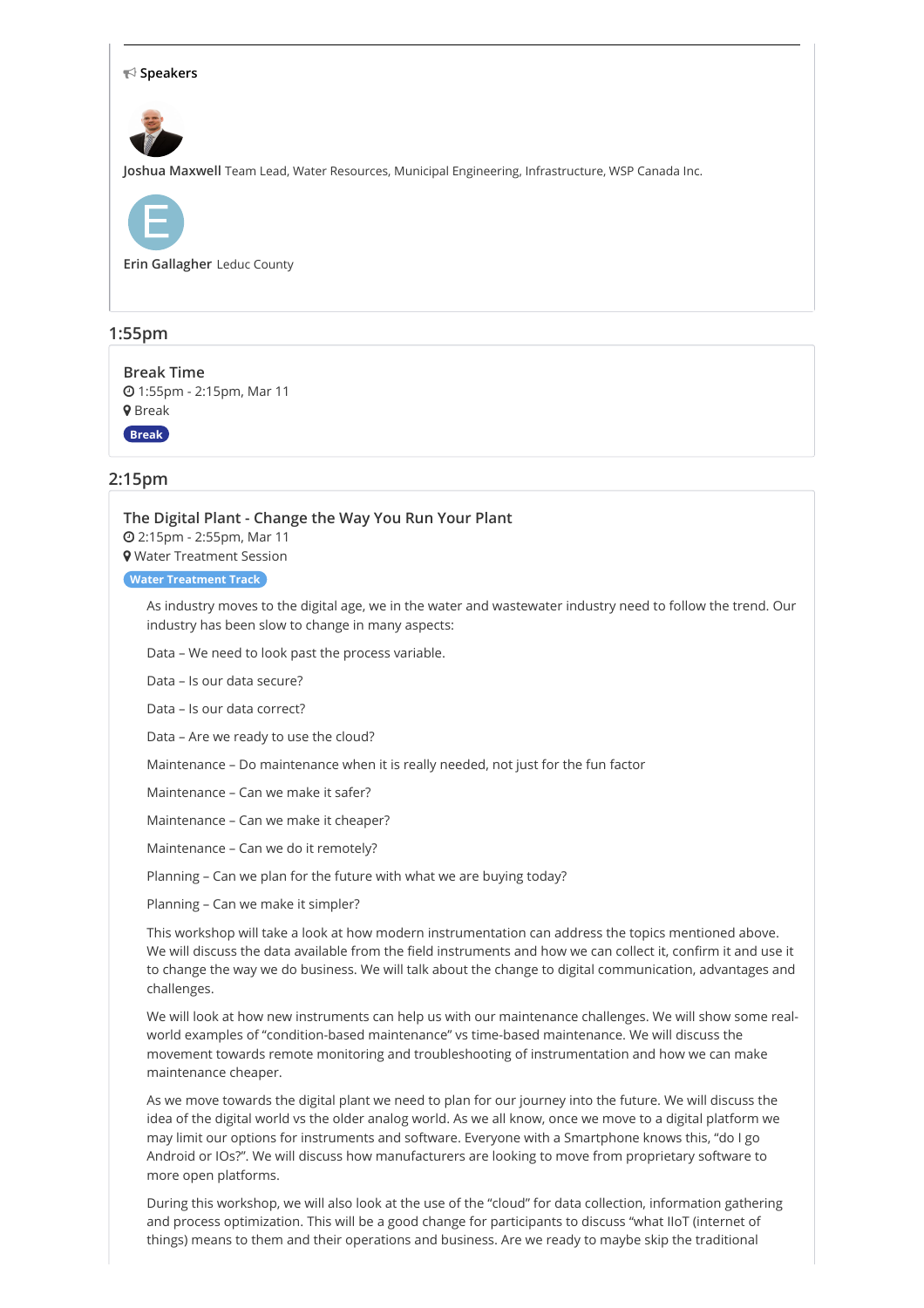methods of getting information from instruments (4-20 mA to PLC to SCADA), and go directly for instruments to the cloud and then into SCADA?

The goal of the workshop will be to examine new instrumentation technologies available to the industry, discuss how we can use these advances and have an open dialogue about the future.

#### **Speaker**



**Dean Rudd** Endress+Hauser Canada Ltd

#### **[Maximizing WW Lagoon Performance with Bioaugmentation](https://whova.com/embedded/session/annua8_202012/1421621/)**

2:15pm - 2:55pm, Mar 11

Wastewater Treatment Session

#### **Wastewater Treatment Track**

Many prairie communities rely on lagoon systems to treat their wastewater so it can be safely released into the environment. If functioning properly, these systems deliver treated water that meets all regulatory standards that will not negatively impact the receiving watershed.

Over time a number of factors can impact the efficiency of lagoon systems, including:

- population growth beyond the designed capacity of the system
- changed inputs due to the addition of industry that increase the nutrients in the influent entering the system

● difficulty maintaining microbial communities in the cells due to increased prevalence of sanitizer (quats, bleach, etc) in residential, commercial and industrial wastewater

- accumulation of organic sedimentation in lagoon cells leading to lower cell
- volumes and reduced treatment capacity

Through pretreatment in collection systems and lift stations and direct treatment in lagoon cells, the efficiency of the over system can be greatly improved. The utilization of probiotics (live bacterial cultures) and biocatalysts (enzymes & micronutrients that improve microbial performance) can optimize the performance

- of lagoon systems resulting in:
- improved nitrification
- reduction in BOD and TSS
- a decrease in algal blooms
- reduction in exiting sludge levels and future slide accumulation rates
- improved overall effluent quality

This presentation will demonstrate how operators can while reducing the frequency of costly mechanical sludge removal and reduce the risk of noncompliance with regulatory requirements.

#### **Speaker**



**Dennis Greenhow** Business Development Manager - Wastewater, Algae Control Canada

**[Diagnose-Advise-Treat. A Process to Rehabilitate Manholes](https://whova.com/embedded/session/annua8_202012/1421625/)** 2:15pm - 2:55pm, Mar 11

**9** D&C Sessions

#### **Distribution & Collection Track**

Across the Country, manholes are aging and deteriorating at a rapid rate. Left unrepaired, at street level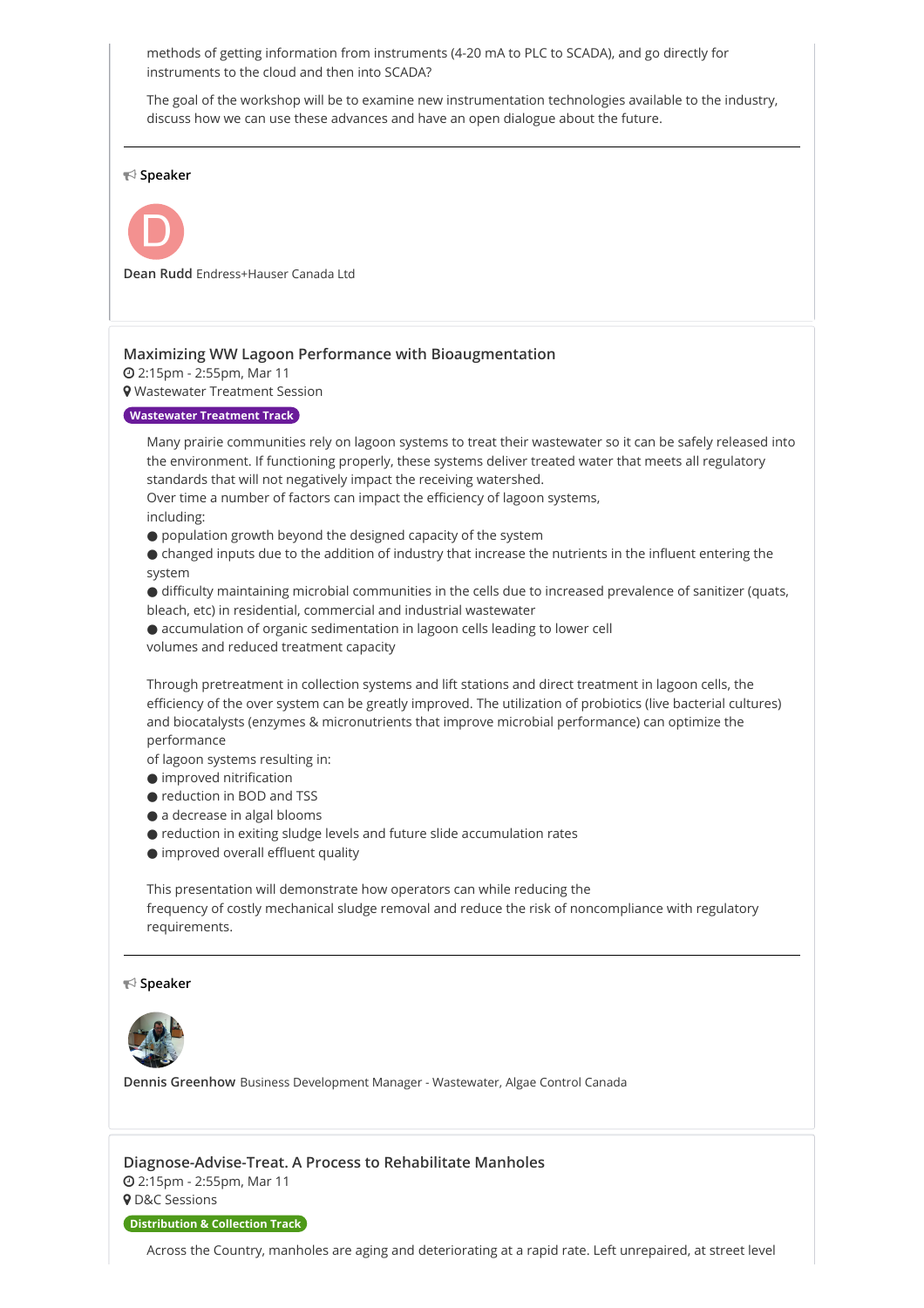these manholes can cause safety concerns, vehicle damage, and potentially expensive and inconvenient replacement efforts. Below ground, damaged manholes can dilute sewage, increase sewage volumes, back up sewage and make wastewater treatments more inefficient. Bottom line, although an unseen asset from a public perspective the deteriorating manholes below play a very important role in ensuring the system remains operational.

The challenge for municipalities is the selection of the appropriate rehabilitation method based on the specific needs of the asset weighing in the consequences of doing something versus doing nothing.

To simplify the selection of the appropriate manhole rehabilitation method this presentation will break down the process into three categories, Diagnose, Advise and Treat (D.A.T.).

A diagnosis of the problem needs to be defined. Is the problem a; structural behaviour (requiring an increase of structural capacity), hydraulic behaviour (requiring flow enhancement or infiltration abatement) or environmental behaviour (reduction of exfiltration of sewage to adjacent ground).

With the selection of the appropriate behaviour leads to advise; do we Repair, Renovate or Replace. In the following sections, each family of techniques is briefly described including an overview of the main characteristics, conditions of application, advantages and disadvantages, and relevant standards.

Repair consists in the rectification of local anomalies (point repair).

- **E** Repair by injection polyurethanes.
- **Repair by applying trowelled material.**
- **E** Repair with internal mechanical devices.
- **E** Repair with adjustable grade rings, sealed manhole frame and covers.

Renovate consists of in situ manhole repair (placing a pipe within a pipe).

- **Lining with polymers, SIPP.**
- Lining with cementitious products, CCCP.
- **Lining with Cured in Place, CIPP.**

Replace involves the construction of a new manhole (rip out and replace).

**Open cut construction.** 

Treatment, selecting the right contractor or internal municipal crew with the history and skills required to complete the project safely, on time and on budget.

#### **Speakers**



**Glenn Votkin** infraStruct Products and Services



**Dan Leger** infraStruct Products and Services

**[Managing Stormwater Reservoirs to Improve Water Quality and Reduce Resident Complaints](https://whova.com/embedded/session/annua8_202012/1421629/)** 2:15pm - 2:55pm, Mar 11

**9** Hot Topics Sessions

# **Hot Topics Track**

Stormwater reservoirs can be troublesome for municipal employees tasked with their management. Stormwater ponds are primarily designed to reduce flooding by retaining water and slowing flow into receiving watersheds. A secondary purpose is to act as a nutrient sink. But residents often believe that stormwater ponds are primarily designed as water features in their communities.

Most residents have the expectation that their stormwater pond should function more like a lake and less like a wetland. But source water inputs are often nutrient-rich and can contain other contaminants that, over time, lead to chronic poor water quality. Unsightly algae and duckweed blooms and the smell of organic decomposition usually top the list of resident complaints.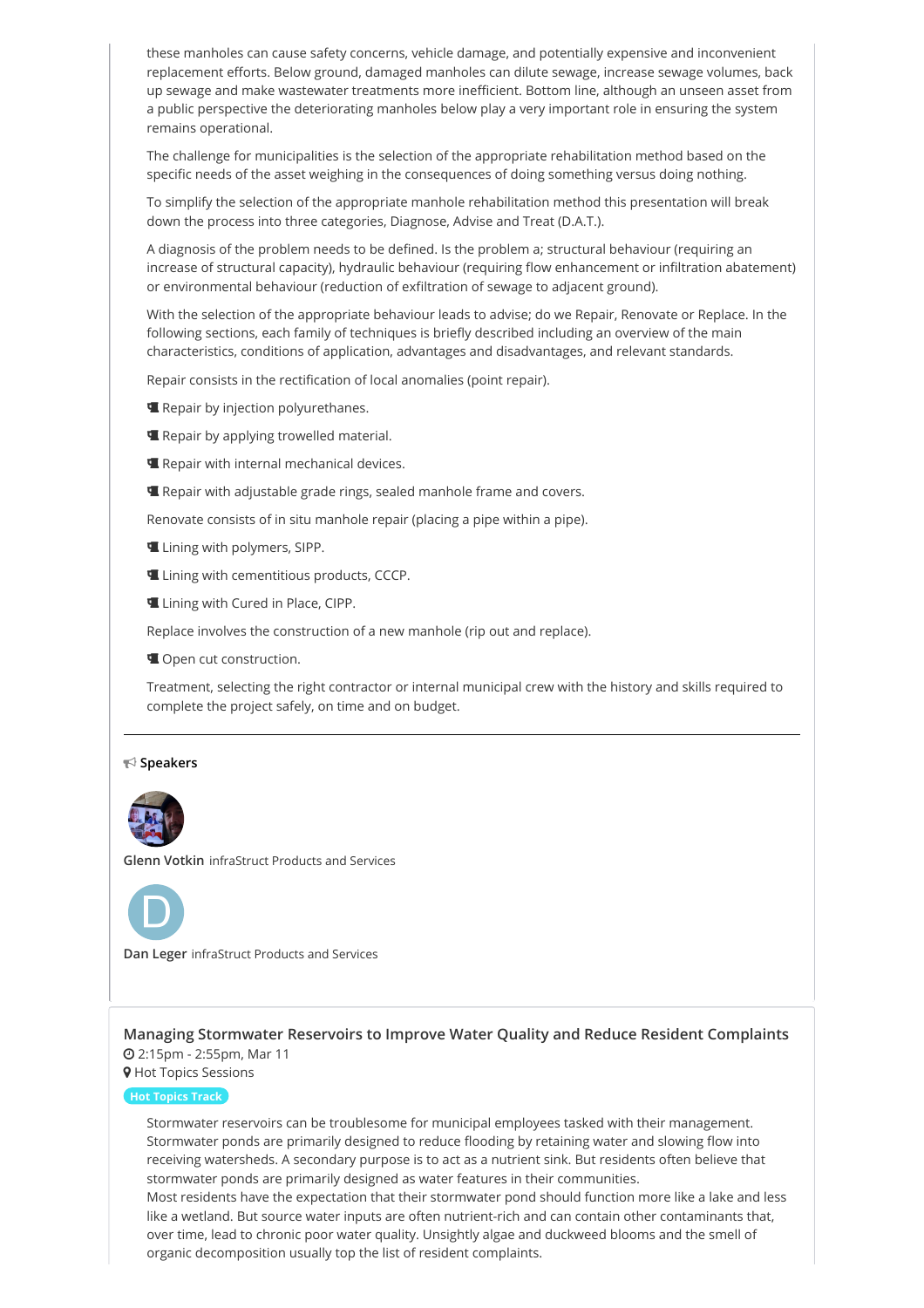The nutrient sequestration capacity of stormwater reservoirs is finite. What were initially intended as flood mitigation tools and nutrient sinks often ends up as a net contributor of nutrients to receiving waterways and lakes. Restoration of these water bodies to their original status can involve costly mechanical dredging. Strategies and tools to improve stormwater function and reduce resident complaints exist. In this presentation, Ray will discuss some of the more effective options available to stormwater managers and how to determine which ones are appropriate in each specific situation.

#### **Speaker**



**Ray Menard** Algae Control Canada

# **3:00pm**

# **[Filtralite - Expanded Clay Media](https://whova.com/embedded/session/annua8_202012/1421618/)** 3:00pm - 3:45pm, Mar 11

Water Treatment Session

# **Water Treatment Track**

Ceramic filter medias are made from expanded clay to create engineered structures that offer significant long-term benefits over conventional media such as sand and anthracite. Ceramic medias have a much higher porosity which will extend run lengths, reduce backwash volumes, increase filter flux rates, and improve the overall performance of your water or wastewater facility.

Ceramic filter medias can be visualized as small hard pieces of open ceramic sponge, full of internal pores of different sizes. The open structure provides an exceptionally high porosity compared to conventional filter-media with superior capacity for solids capture. Solids are trapped in the pores, while water can pass straight through the body of the media particle. The result is that ceramic medias have a much lower initial head loss than sand and anthracite as well as a slower head loss build-up. The flow and volumes needed for backwashing are reduced due to the low specific weight. Replacing traditional media with ceramic significantly increases filter loading/flow rates while maintaining turbidity limits and water quality. The pores of Filtralite are smaller than the spaces between sand grains so the media also traps cyanobacteria and reduces the number of small particles escaping the filters by a factor of ten or more.

Ceramic media is applicable in all instances where sand or anthracite is used in potable, industrial or wastewater applications. It is a direct replacement of the existing media, without any additional engineering or capital cost. In other words, you do not have to change underdrains or other structural components. In new builds, utilization of ceramic media can reduce filter footprints by 30 - 50%.

In short, Ceramic medias are a simple, incredibly durable, low-risk technology that can save large volumes of water, increase plant capacity, and are NSF 61 certified for potable water production.

**Speaker**



**[Aerobic Granular Sludge - Innovative Wastewater Treatment Solution](https://whova.com/embedded/session/annua8_202012/1421622/)** 3:00pm - 3:45pm, Mar 11 **9** Wastewater Treatment Session

**Wastewater Treatment Track**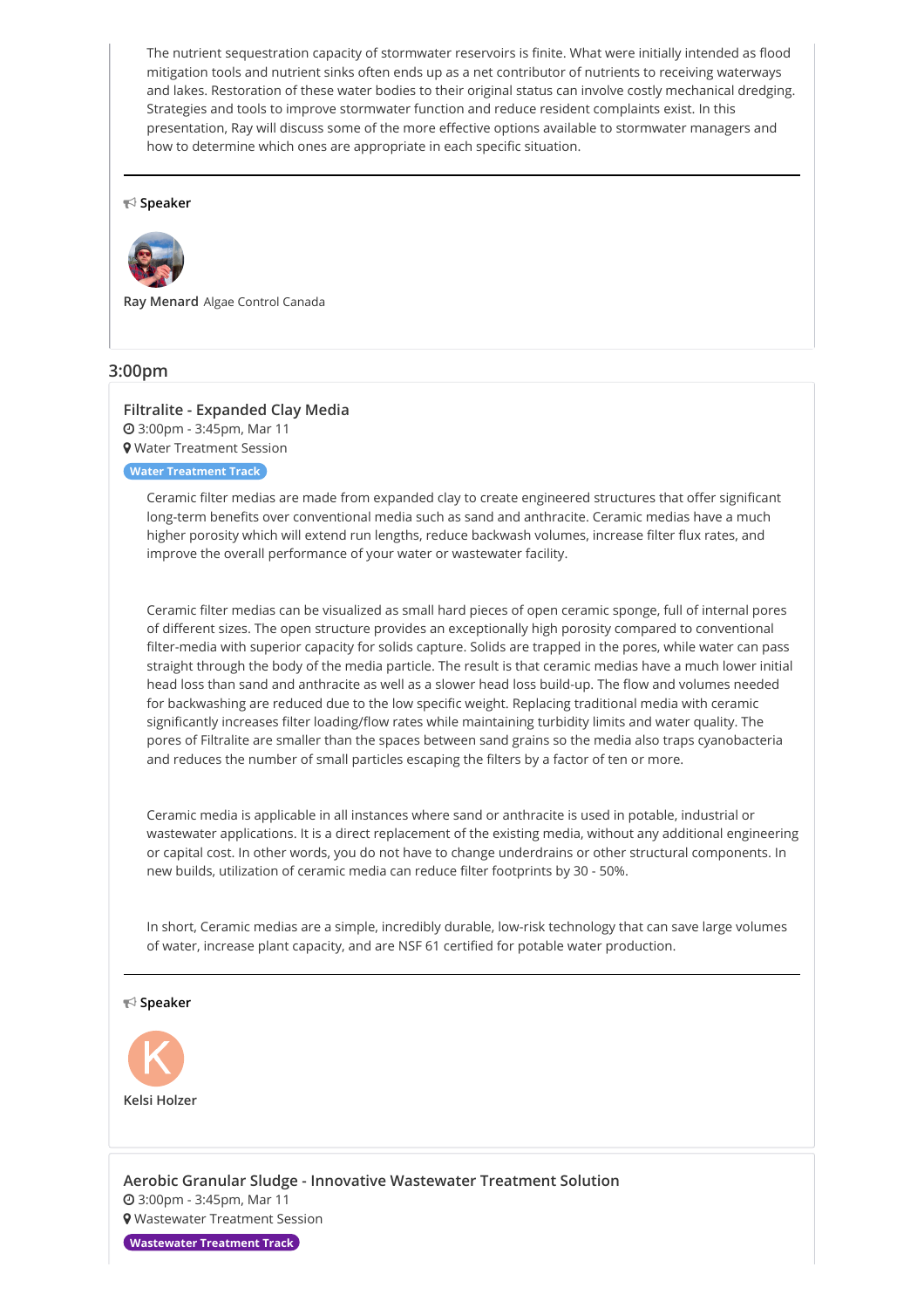A research partnership in the Netherlands led to the development of the first technology to apply aerobic granular sludge (AGS) in a full-scale wastewater treatment plant. With more than 15 years of international operational experience, there are now nearly 80 full-scale AGS plants in operation or under construction worldwide.

The AGS system inherently creates proper conditions to develop and maintain a stable granule population. The process does so without the use of external carriers; instead, the granule backbone is formed by the EPS biopolymer produced by bacteria present in the sludge. The granules enable the system to better withstand toxic shocks and fluctuations compared to conventional systems.

A layered microbial community develops around the granule structure enabling multiple treatment processes to occur within the granular biomass simultaneously. These include enhanced biological phosphorus removal as well as simultaneous nitrification/denitrification allowing plants to meet biological nutrient removal (BNR) standards. The granule backbone is also resilient against upsets allowing for a quicker return to normal microbial activity following an event.

Due to the characteristics of the granular biomass and enhanced settling properties of AGS, the system can be designed to operate at a MLSS concentration of 8 g/L. This contributes to a significantly shorter settling time. Because all treatment processes and clarification occur within a single tank, there is no need for secondary clarifiers, selectors, separate compartments, or return sludge pumping stations. This all contributes to a compact and efficient biological treatment process.

AGS is an ideal technology for wastewater treatment plants in North America looking to increase capacity, retrofit or upgrade existing plants, expand with a limited footprint, and/or achieve BNR. To validate the technology in North America, a full-scale demonstration facility has been in operation and multiple pilots commissioned across the U.S. since 2018. The first commercial installation in North America began operation in January 2020 in Foley, AL.

This presentation will cover the advantages of the aerobic granular sludge technology and provide performance data from various plants, including the demonstration facility in Rockford, IL and the Wolf Creek WWTP.

#### **Speaker**



**Paula Dorn** Process Engineer, Aqua-Aerobic Systems, Inc.

#### **[Radar for Lift Stations](https://whova.com/embedded/session/annua8_202012/1421626/)**

 3:00pm - 3:45pm, Mar 11 **9** D&C Sessions

#### **Distribution & Collection Track**

Lift stations are an integral part of an underground collection system designed to bring wastewater from all constituents served within a municipality to the wastewater treatment plant. Lift stations are used to raise the wastewater, usually multiple times, during its route to the WWTP.

Utilizing multiple pumps means additional wear and maintenance if the control of the pumps is not done effectively including run dry protection. This requires not only a suitable control scheme but also an effective level measuring device that can continuously measure even in the presence of fats, oils and greases commonly know as FOG. Other factors effecting the measurement are foam from soaps and cleansers, along with the buildup of sediment and grit.

Attendees will walk away with new information to help them solve the problems mentioned above utilizing cost effective non-contacting radar. They will also be provided with information regarding installation methods and simple diagnostics to verify the sensor is performing correctly. Stand alone controllers will also be presented to provide the latest technology used for pump control and usage trending.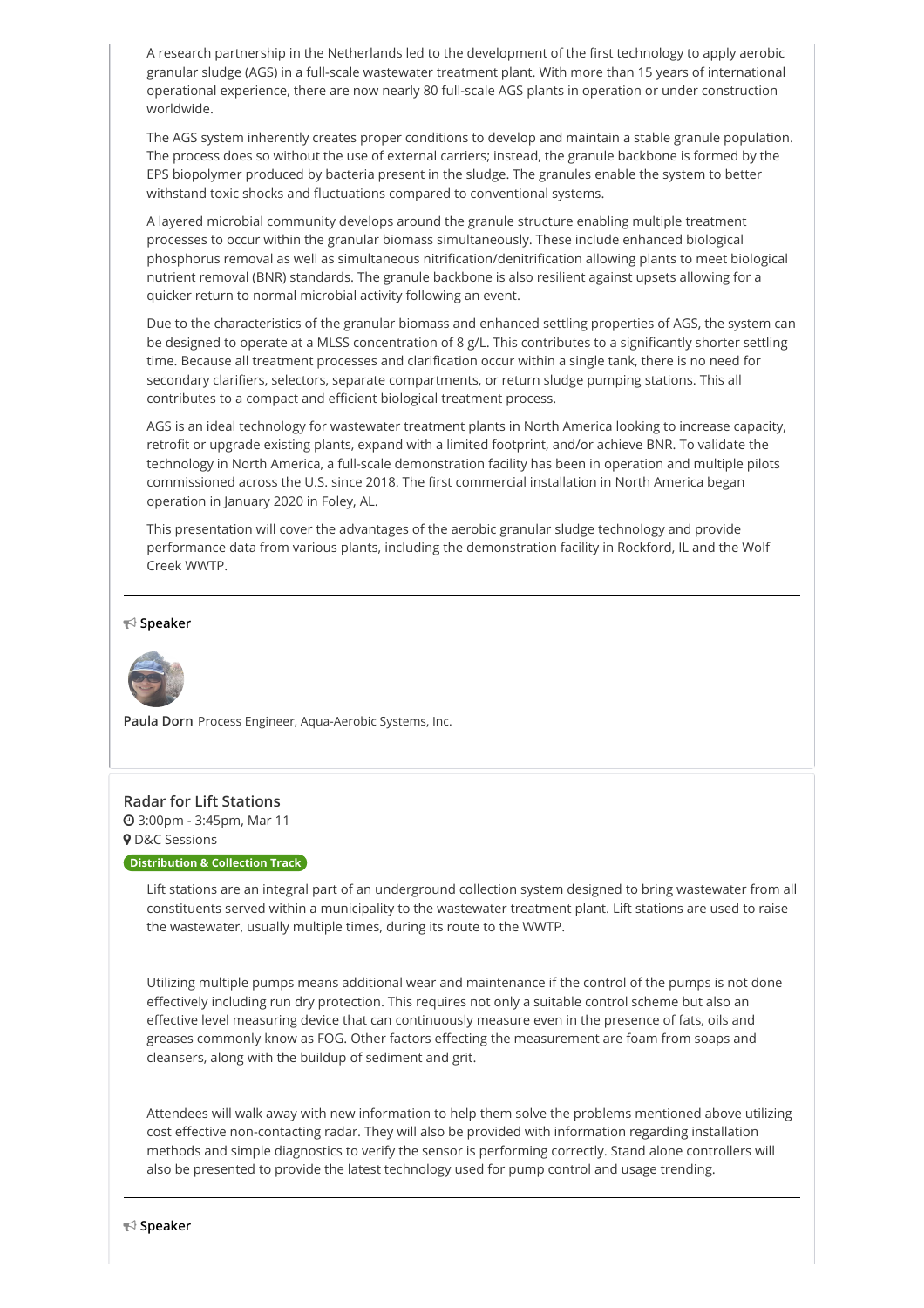

**Steve McCuskey** Municipal Industry Manager – North America, VEGA Americas

# **Wastewater [Surveillance](https://whova.com/embedded/session/annua8_202012/1421630/) - Testing for Covid 19 in Sewage**

 3:00pm - 3:45pm, Mar 11 **9** Hot Topics Sessions

**Hot Topics Track**

WTS Rentals, a division of Centurion CRS, in partnership with Discovery DNA, looks forward to sharing with AOWWOA seminar attendees our wastewater surveillance initiative used for detecting the SARS-CoV-2 virus (Covid-19) in raw sewage.

Our presentation will give an overview of wastewater surveillance including: how it has been used in the past and why it is being used for detecting Covid-19. This will be followed by a summary of the recent findings analyzed from an Alberta municipality and a remote work camp. We conclude that community level wastewater surveillance testing is an important compliment to the symptomatic and 'close contact' testing currently taking place in Alberta.

#### **Speakers**



# Fri, Mar 12, 2021

### **9:30am**

**AWWOA Incident Safety [Awareness](https://whova.com/embedded/session/annua8_202012/1421633/) Workshop** 9:30am - 12:30pm, Mar 12 **9** Friday Workshop

### **Special Presentation**

AWWOA in collaboration with the Regional Municipality of Wood Buffalo have developed this three-hour workshop to educate water & wastewater industry on the hazards of chemical handling in our industry. The workshop will review and share insights into an incident that occurred at the RMWB water Treatment Plant. The lessons learned from this incident will assist operators in all areas of the water and wastewater industry have a better understanding of their legal obligations to prepare, prevent, report, and apply timely corrective actions.

**Part I Outline** (90 minutes)

# **Incident Re-cap and Review**

Regional Municipality of Wood Buffalo Presentation

# **Leading up to the Incident (15 min):**

Work environment/ location Work task description Related procedures, risk assessment information and staff competency Safety related items: i.e Personal Protection Equipment, Safety Data Sheets etc…

# **Incident Description (20 min):**

Description of how the incident occurred